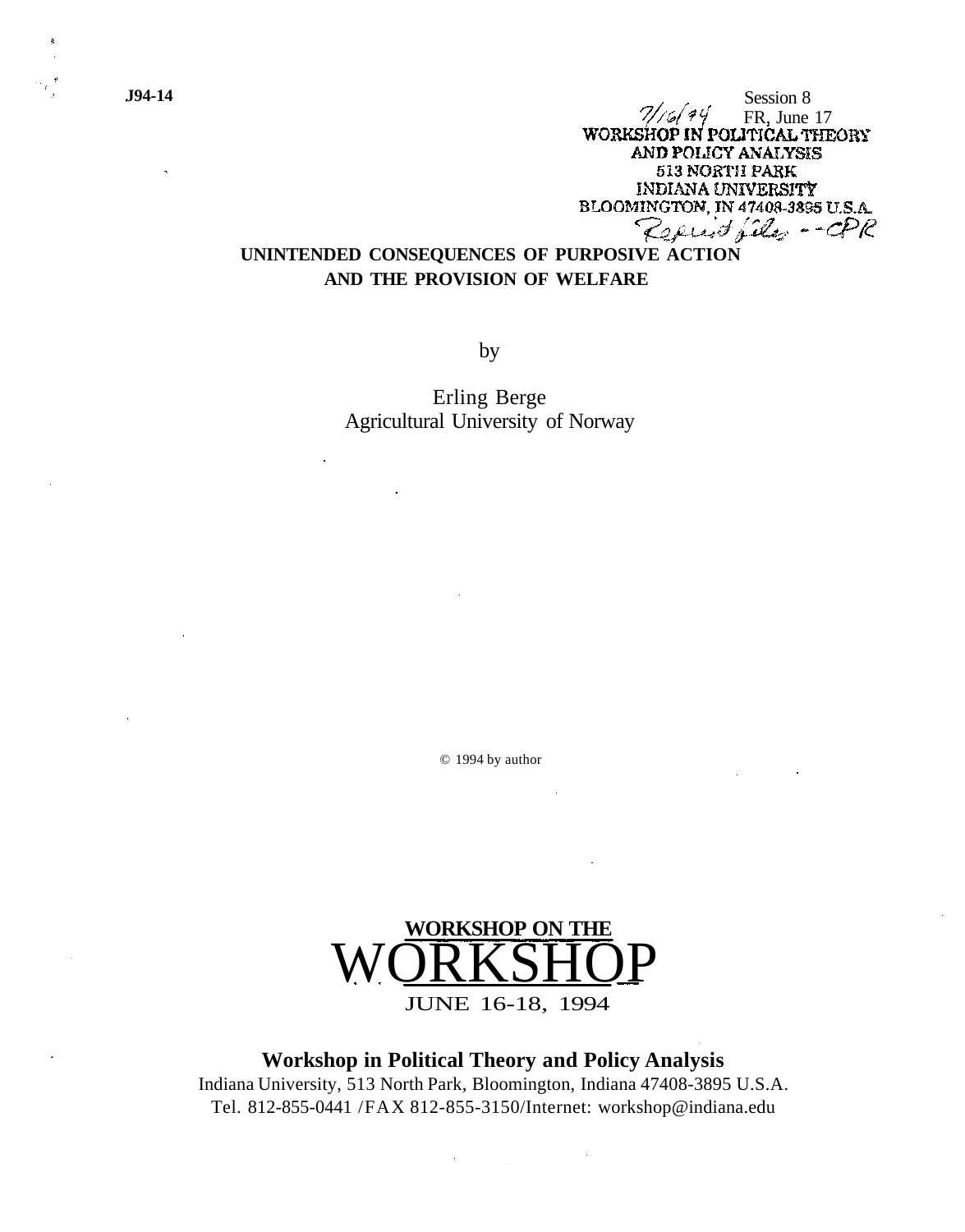# **UNINTENDED CONSEQUENCES OF PURPOSIVE ACTION AND THE PROVISION OF WELFARE**

by

Erling Berge, Department of Land Use and Landscape Planning, The Agricultural University of Norway

#### **Abstract**

The paper argues that unintended consequence ought to be a central concept in planning theory. In particular unintended consequences for a target population of the provision of welfare goods, are considered interesting. It is argued that two insufficiently recognized sources of difficulties for the provision of welfare lie, on the one hand, in consumer-consumer interactions and, on the other hand, in citizen-citizen interactions inherent in the process of providing welfare. To improve the performance of public policy measures, the planning of the various welfare goods must take into account how the substance of the process involved shapes these interactions producing unintended consequences.

In order to bring both unintended consequences and substance into planning theory it is necessary to find a way of classifying the substance as well as the unintended concequences of welfare programs. This is done by classifying the substance of welfare programs, the welfare goods, into private-, public- , club-, and positional- goods. Then the various unintended consequences are shown to be related to different types of consumer-consumer or citizen-citizen interactions.

The conclusion is that before a welfare planner can say anything about which measures may be appropriate for a particular welfare program, the planner must analyze the substance of the program and the likely interactions among the relevant target populations.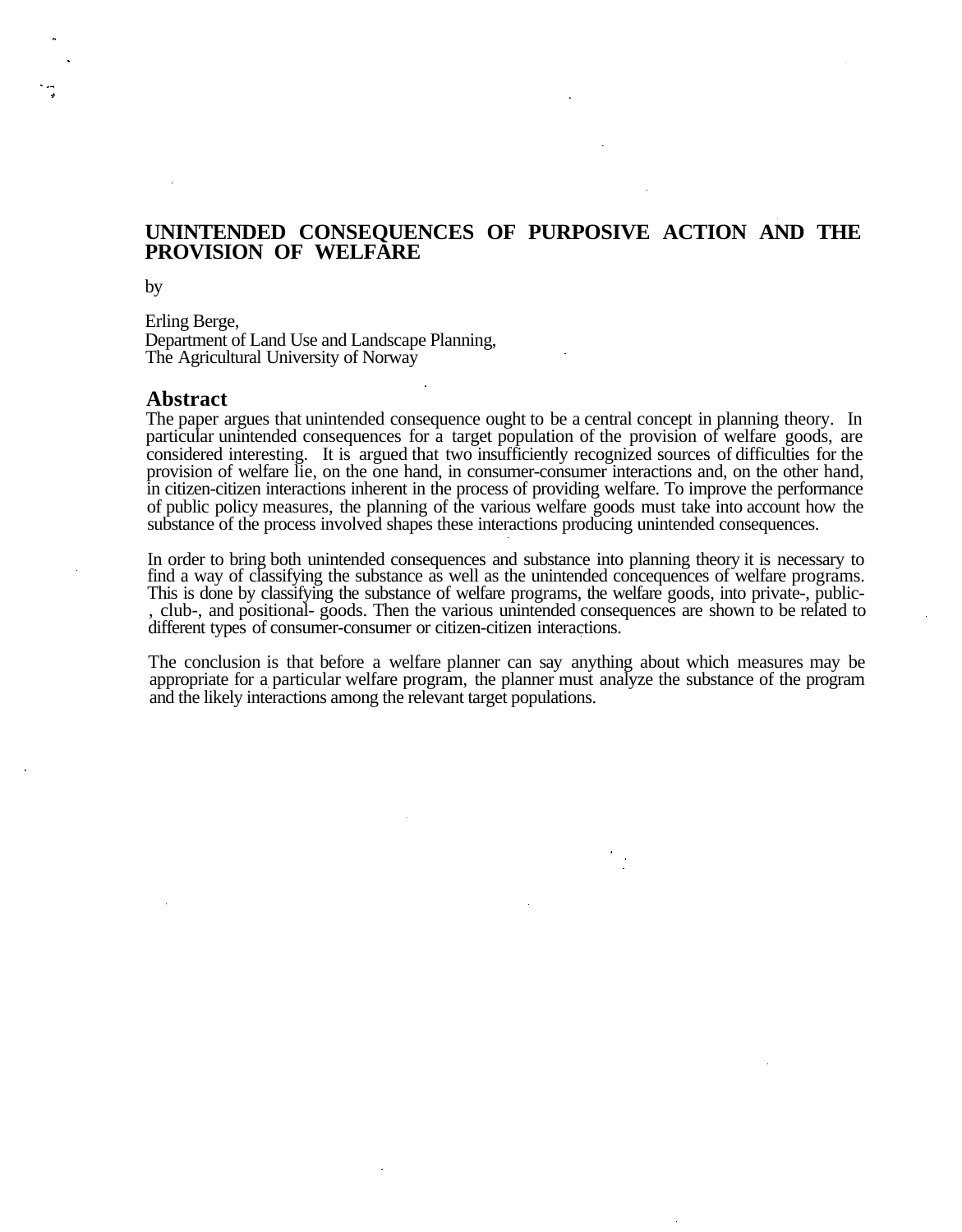# UNINTENDED CONSEQUENCES OF PURPOSIVE ACTION AND THE PROVISION OF WELFARE

by

Erling Berge, Department of Land Use and Landscape Planning, The Agricultural University of Norway

# **Introduction**

The planning and implementation of public measures directed at improving the welfare of the citizens of a state are replete with problems, ranging from the fundamental question of the relationship between goals and results to the mundane of who pays what. Sieber (1981) observes that not only do the results of public intervention usually fall short of their goals, but also, and not infrequently, it appears they are having no effect at all, and in some instances even regressive effects. The carefully planned and executed project turns out to be counterproductive. Often this is "explained" by pointing to some unintended consequence(s) which "no one could have foreseen".

Unintended consequences are an integral part of purposive action. Often the justification for public intervention in the first place is that only through public measures can one overcome certain unwanted and (by the relevant actors) unintended consequences or bring about certain wanted and (by the relevant actors) unintended consequences<sup>1</sup>.

Unintended consequences are of longstanding concern in planning. Their theoretical standing, however, is more dubious. During the last decades the work to establish a system for environmental impact assessment seems for example to be improving our ability to detect a group of unintended consequences one might label "sideeffects": consequences the innocent bystander will have to suffer whether it is the natural environment or a local community. But in welfare planning there is a target population for the services one is planning for. How does one handle sideeffects for the target population?

The concept of "unintended consequence" includes more than sideeffects. It includes unintended consequences not only for the uninterested third part, but also unintended consequences for the target population of the public agent as well as unintended consequences the project initiator has to suffer. The present paper will argue that

<sup>&</sup>lt;sup>1</sup> For example: enforcing some rules of competition among vendors in a market may have the unintended consequence (for the vendors) of lowering the price the regular buyers have to pay. This result is of course wanted by the buyers in the market if not by the vendors.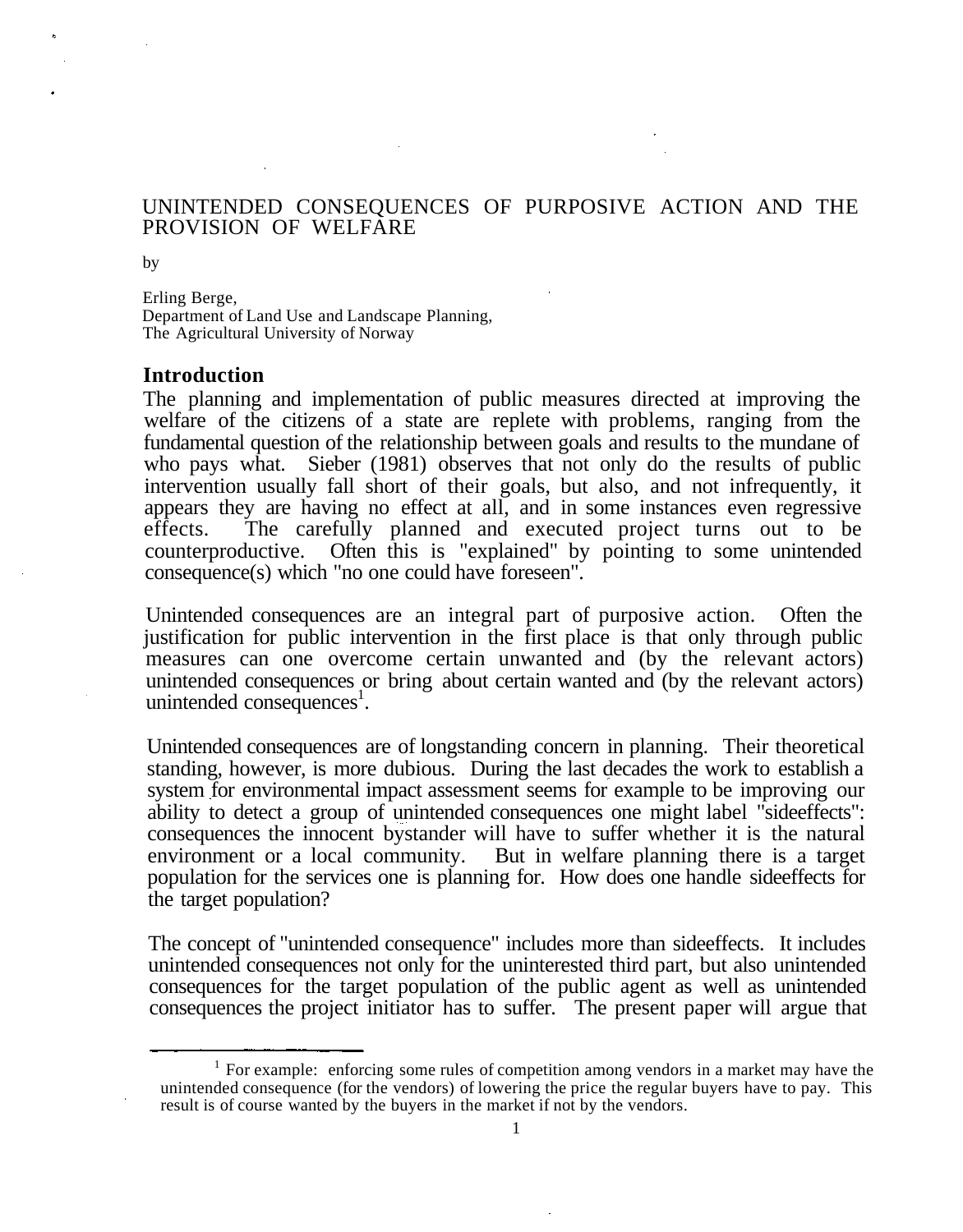unintended consequence ought to be a central concept in planning theory. And it will in particular focus on unintended consequences for a target population. It will be argued that one insufficiently recognized source of difficulties for the provision of welfare lies in consumer-consumer (or rather citizen-citizen) interactions inherent in the process of providing welfare. To improve the performance of public policy measures, the planning of the various projects must take into account how the substance of the process involved shapes these interactions.

In order to bring both unintended consequences and substance into planning theory it is necessary to find a way of classifying the substance of welfare programs. This is done by focusing on externalities as a particularly interesting type of unintended consequence. Then a classification of goods is designed to distinguish various types of consumer-generated externalities.

The conclusion is that before a welfare planner can say anything about which measures may be appropriate for a particular project, the planner must analyze the substance of the project and the likely consumer interactions.

#### **Unintended consequences and externalities**

At least since Marx's suggestions that social systems before the communist system would contain the seeds of their own destruction<sup>2</sup>, by way of Merton's (1936) article on "The unanticipated consequences of purposive social action." and until Giddens (1984) observations of how unintended consequences can contribute to the "social reproduction across long periods of time" (pp.9-14), the importance of unintended consequences and their role in societal development has been emphasized3. However, attempts to systematically investigate the various types of unintended consequences are conspicuously absent. Sieber (1981) points out that "Social scientists have shown a strange reluctance to integrate research, theory, and practice in the study of unanticipated consequences."(p. 52).

In planning one needs to distinguish three levels in the determination of unintended consequences: the regulating agency, the actor initiating the purposive action and the person or persons experiencing the consequences. The regulating agency can affect the parameters of decision in a way that shapes the actions of the actor. The actor, following his or her interests incorporates in his decision the parameters set by the regulating agency, but will normally only be interested in the intended consequences. From the actors point of view, sideeffects and other unintended effects are all unintended consequences.

<sup>2</sup> See e.g. Marx (1867) "Capital" Vol. I, ch. 32 : "..capitalist production begets, with the inexorability of a law of Nature, its own negation"(p.763).

<sup>3</sup> See e.g. Sieber (1981) on how unintended consequences are responsible for some of "The Ironies of Social Intervention" and Baert (1991) for a discussion of various types of unintended consequences.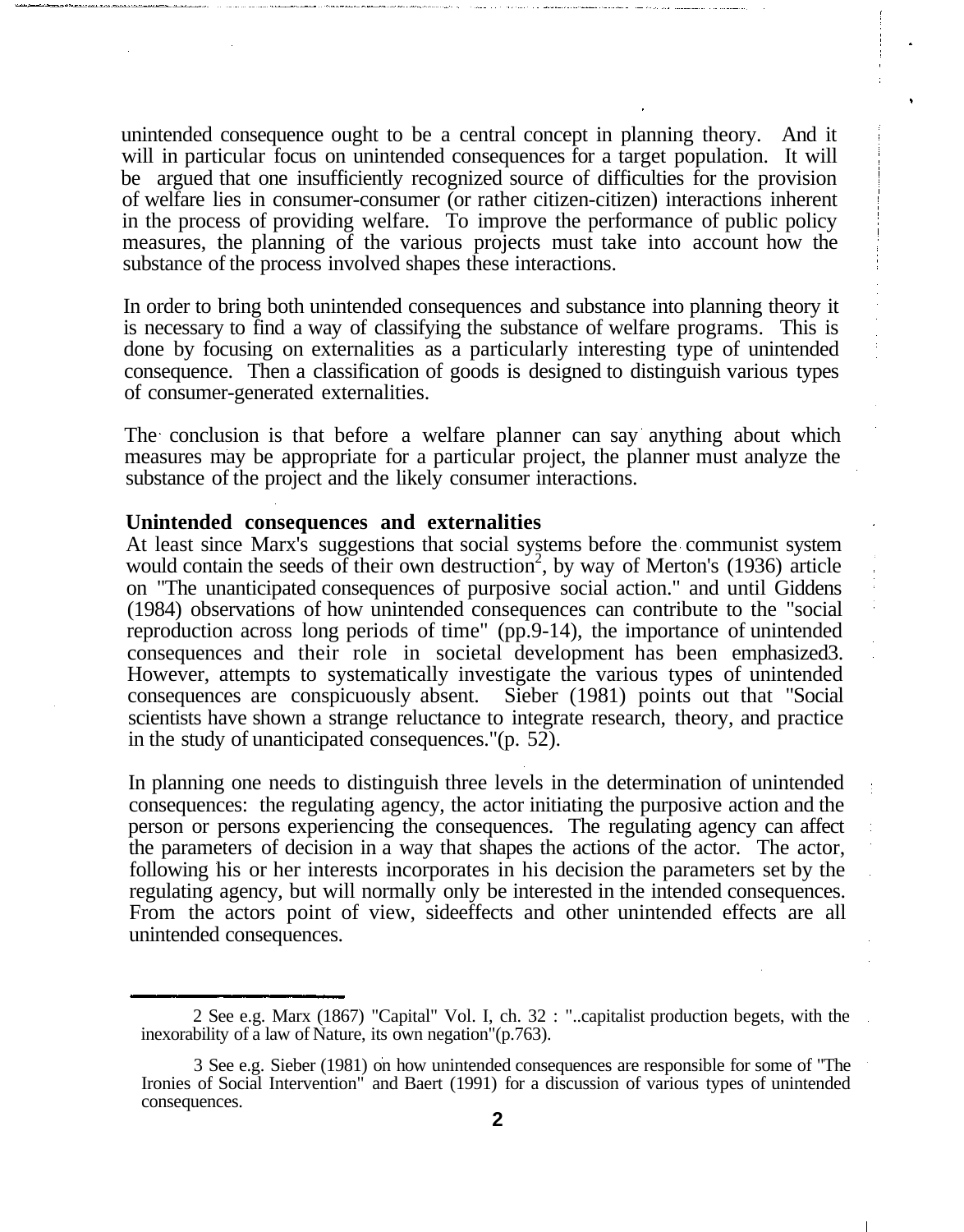The regulating agency, having the appropriate overview, will judge the unintended consequences of the activities of the actor by other criteria. Some are beneficial or at least not harmful for anyone, others are clearly harmful, either for the actor initiating the consequence or for other innocent bystanders or for both. The evaluation of various harms and benefits results in a judgement of the consequences as either wanted or unwanted. This may or may not be identical with what the receiver of the consequences experience as beneficial or harmful.

It might perhaps be possible to talk of "unintended" consequences of particular societal or institutional structures where no purposful actor has initiated an action (dysfunctions of non-actor structures). But this is straining the concept. It seems more useful to reserve the concept for situations with an intentional actor. This leaves us with the following possibilities:

| consquences of<br>action may be | receiver<br>Οt<br>consequences<br>may be | regulating<br>view of<br>consequences | receiver's<br>agency's<br>view of<br>consequence | actor's<br>view of<br>consequence |
|---------------------------------|------------------------------------------|---------------------------------------|--------------------------------------------------|-----------------------------------|
| intended                        | actor                                    | wanted                                | wanted                                           | wanted                            |
| no consequences                 | target population                        | indifferent                           | indifferent                                      | indifferent                       |
| unintended                      | bystanders                               | unwanted                              | unwanted                                         | unwanted                          |

The regulating agency should not be so much concerned about the (un)intentionality of the action as by the consquences as judged either by itself or by the receiver of the consquences. Some of the consequences may be wanted by the regulating agency, some will be unwanted, but for the majority the regulator will be indiffrent.

There are various brands of welfare policy advocating stern measures to save people from the consequences of their own actions (e.g. restricting access to alchohol and drugs). In this case, however, the focus is on the state as an actor with intentions for the welfare of a target population. Then the consequences for the actor can be left out. In the evaluation of public policy it is not obvious what the regulating agency should be. The political system aided by professionals might be seen as such an agency. What we want to investigate is thus unintended consequences for a target population and bystanders as judged from the political system's point of view. In a political process the judgement of the receiver of the consequence will weigh heavily, but not be the only relevant criterion for the regulator.

Consequences judged as either wanted or unwanted by either the target population or the bystanders are called externalities (see e.g. Baumol and Oates 1988 or Cornes and Sandier 1986). According to Mead (1973, referred by Cornes and Sandier 1986, p.29) "An external economy (diseconomy) is an event which confers an appreciable benefit (inflicts an appreciable damage) on some person or persons who were not fully consenting parties in reaching the decision or decisions which led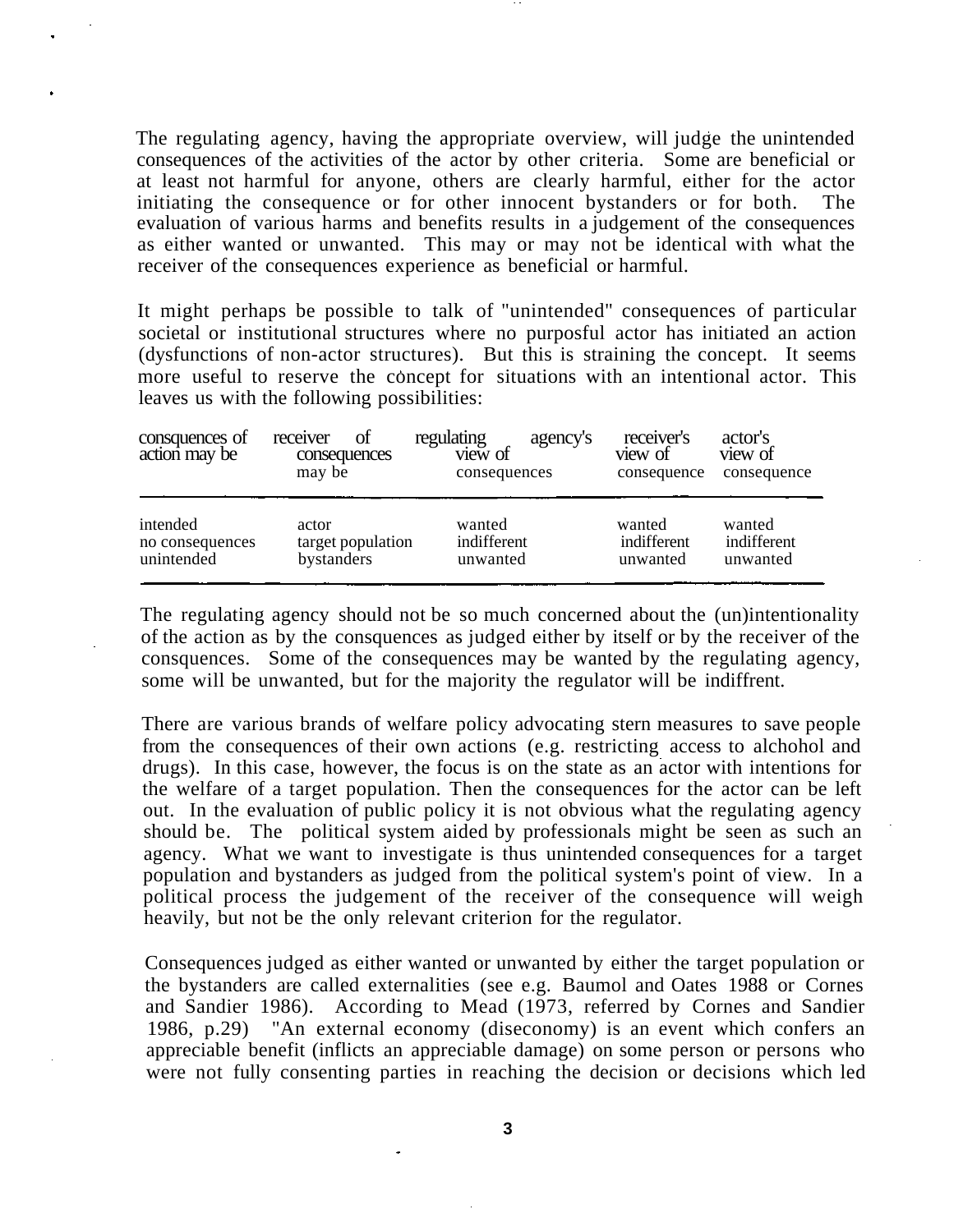directly or indirectly to the event in question.". Baumol and Oates (1988, p. 17) is more careful and will exclude consequences mediated by the price system: "An externality is present whenever some individual's (say A's) utility or production relationships include real (that is, nonmonetary) variables, whose values are chosen by others (persons, corporations, governments) without particular attention to the effects on A's welfare." .

The definition of externalities identifies them as a type of unintended consequence as seen from the point of view of the receiver of the consequence. It does not include the evaluation of the regulating agency in terms of wanted/ unwanted. Instead we get the evaluation of the receiver of the consequence in terms of positive externalities (beneficial) or negative externalities (harmful).

Even though politicians often feel they ought to protect people from the (unintended) consequences of their own actions, the primary focus of planning theory ought to be externalities: first of all protecting people from the harmful consequences of the actions of other people, then facilitating the enjoyment of positive externalities: letting people enjoy the beneficial consequences of the actions of other people. In the provision of welfare the regulating agency should be particularly concerned by the possibilty of negative externalities. The regulator ought to make a special effort to protect people from the harmful consequences of public intervention.

#### **Approaches to the regulation of externalities**

If one distinguish externalities according to origin and destination from among either producers or consumers, it would seem that various types of externalities correspond roughly to various approaches to "internalizing the externalities".

Economists have mostly been concerned with externalities originating in the production or sales process and affecting either other producers or consumers<sup>4</sup>.

Some have studied how the consumption process may entail important externalities for example in the congestion of road systems or telephone systems (Bramness and Christiansen 1973). But the general impression from the available literature is that the externalities originating in consumption processes are both less studied and less paid attention to in the political processes concerned with designing regulations (Siegan 1979, Stigler (ed.) 1988).

<sup>&</sup>lt;sup>4</sup> E.g. how smoke from the generation of electricity may affect a nearby laundry, or the sale of poorly tested drugs may affect public health (Baumol and Oates 1988). For advances in the theory of regulation see e.g. Siegan 1979 and Stigler (ed.) 1988. Much of the consumer/producer regulations are, however, concerned with minimizing transaction costs such as information and policing costs (e.g. standard contracts, minimum quality standards of products or compulsory insurance schemes for banks protecting both banks against default and the interests of the customers) rather than the internalization of externalities (a problem which also is formulated in terms of transaction costs).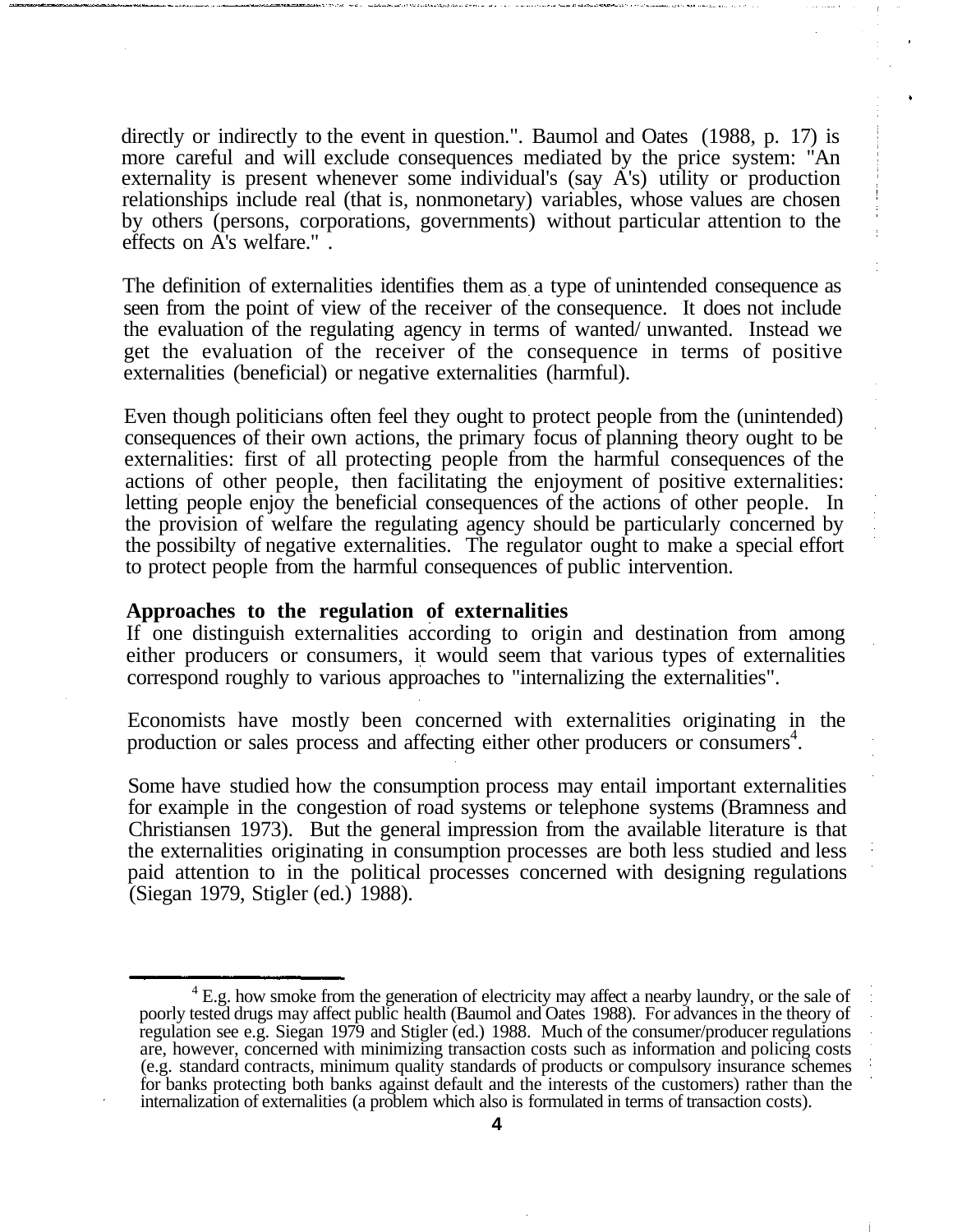Table 1 Various ways of handling externalities.

|                              |          | <b>GENERATOR OF EXTERNALITY</b><br><b>PRODUCER</b>                           | <b>CONSUMER</b>                                                |
|------------------------------|----------|------------------------------------------------------------------------------|----------------------------------------------------------------|
| <b>RECEIVER</b><br><b>OF</b> | PRODUCER | *CONTRACTS<br>*SETTING UP<br><b>MARKETS</b>                                  | *MARKET MANAGEMENT<br>*PRODUCER<br><b>PROTECTION</b>           |
| <b>EXTERNALITY</b>           |          | CONSUMER *PRODUCTION<br><b>REGULATIONS</b><br>*CONSUMER<br><b>PROTECTION</b> | <i><b>*TRAFIC RULES</b></i><br>*CULTURAL<br><b>CONVENTIONS</b> |

The focus here is on the consumption of welfare goods and how different kinds of externalities may arise in the processes of consuming them.

### **Welfare goods**

What is meant by "welfare good" is seldom spelled out precisely. It should, however, not be confused with collectives or public goods 6. Welfare goods are provided by a public agency to consumers (the public) free or at a cost below production cost7. The below cost requirement implies that the consumption of the welfare good will not have the same distribution as the distribution of income (which determines the distribution of consumption of goods supplied at full cost). The aim of providing a welfare good is usually to achieve a redistribution of goods<sup>8</sup> to increase the total welfare of the society.

There are several traditions where the study of the distribution of welfare goods is

 $<sup>5</sup>$  Mishan (1981) prefers collective goods as the designation of what usually are called public</sup> goods.

<sup>6</sup> Since Samuelsons (1954) definition of a public good as a good where person A's consumption of the good do not interfere with person B's consumption, the public good concept has evolved, but the label, despite Mishan's (1981) effort, has stuck.

<sup>7</sup> Huttman (1989,pp.l) defines "Welfare commodities" as "encompassing goods and services extended to consumers free of charge or at varying user fees and charges scaled below costs...". This definition presumes that the welfare good is a particular product somehow desired by the consumer and will thus exclude goods like pensions or aid in the form of cash. One may, however, think in terms of a generalized welfare good like "minimum standard of living" and look at the aid in cash as a public subsidy toward this good.

<sup>&</sup>lt;sup>8</sup> Measured for instance against what the distribution would have been with full cost provision.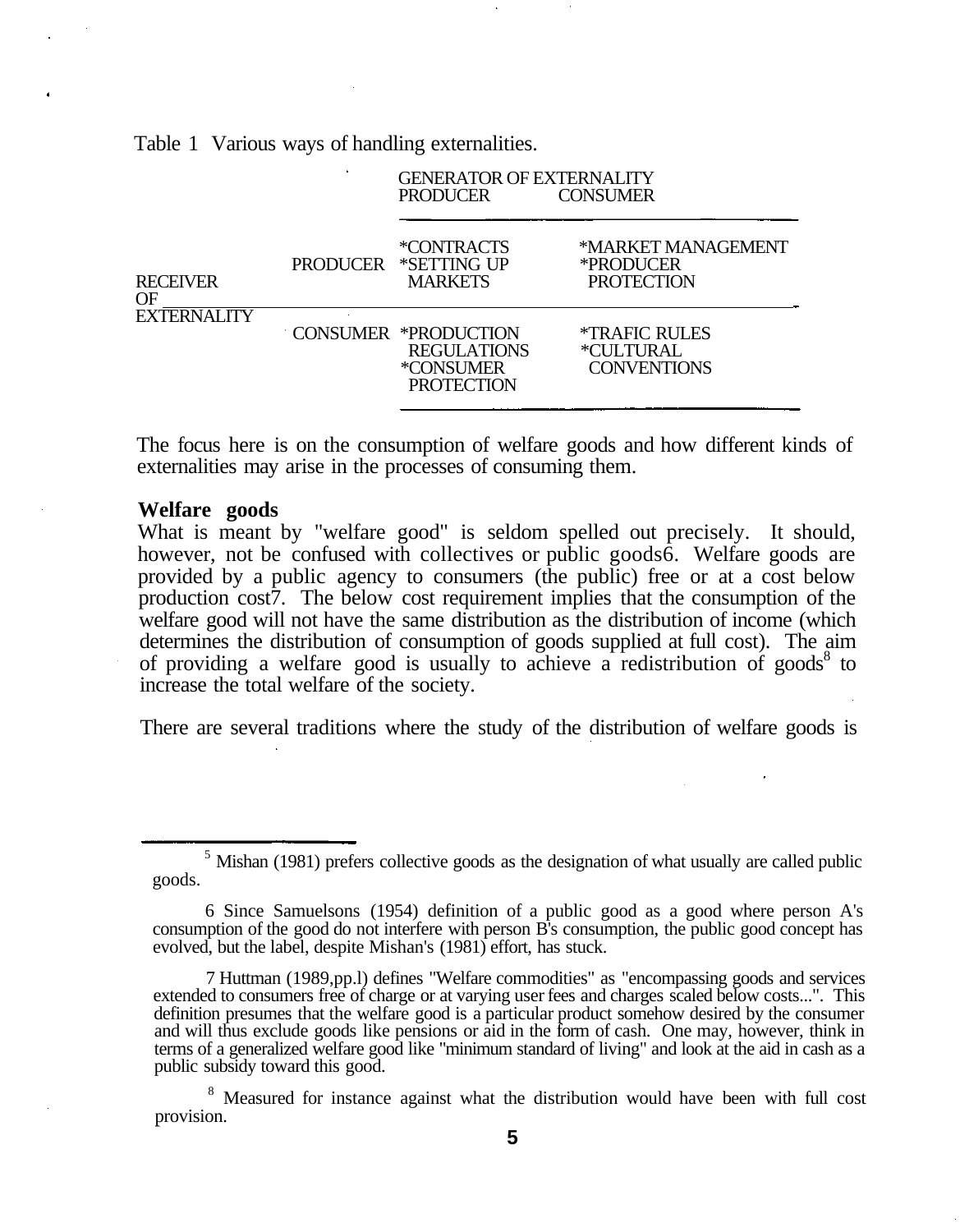important<sup>9</sup>. Comprehensive studies focusing particularly on welfare goods are more uncommon. The most relevant studies are either focused on a single welfare good<sup>10</sup> or directed at the evaluation of the overall objective of more equality in the distribution of welfare (e.g. Korpi 1978, Ringen 1987). Even by economists the question of who gets which benefits with respect to welfare goods has not been addressed in the same way as the consumption of ordinary goods<sup>11</sup>.

For the present study we shall look at welfare goods as anything provided to the consumers (the citizens of a state) at a price below production price with the intention of achieving a more equitable distribution of welfare among the citizens of the state. Thus a typology of welfare goods must be based on a typology of goods, and the externalities must be tied to the "free or below cost" definition of welfare good.

| Benefits are |               | Consumers are<br>- excludable | - non-excludable  |  |
|--------------|---------------|-------------------------------|-------------------|--|
|              | -divisible    | <b>PRIVATE</b>                | <b>POSITIONAL</b> |  |
|              | - indivisible | <b>CLUB</b>                   | <b>PUBLIC</b>     |  |
|              |               |                               |                   |  |

Table 2 Types of goods available for the welfare state.

# **A Typology of Goods**

The distinction between public and private goods (Cornes and Sandier 1986) defines categories of goods according to whether the consumers are excludable (person x can be excluded from the benefits) or non-excludable (person x cannot be excluded from the benefits) and whether there is rivalry or non-rivalry in the consumption of

<sup>9</sup> During the early seventies quite some effort went into the establishment of social indicators and a system of social accounting, this established a tradition of publishing social surveys. Since 1974 The Central Bureau of Statistics of Norway has published 6 Social surveys. The last one in 1993 (SSB 1993). Another tradition is focused on the level of living surveys conducted regularly in several countries.

 $10$  See e.g. Townsend and Davidson (eds.) 1982 and Whithead 1988 on health care services, Lundqvist 1986 on housing, Bloch 1974 on police services. Le Grand 1982 provides a an assessment of studies of the distribution of public expenditure on health care, education, housing and transport. He notes "Unfortunately, there is no statistical evidence concerning the distributional impact of the personal services".

 $11$  At least this is the impression conveyed by Deaton and Muellbauer 1980 in their survey of consumer behavior.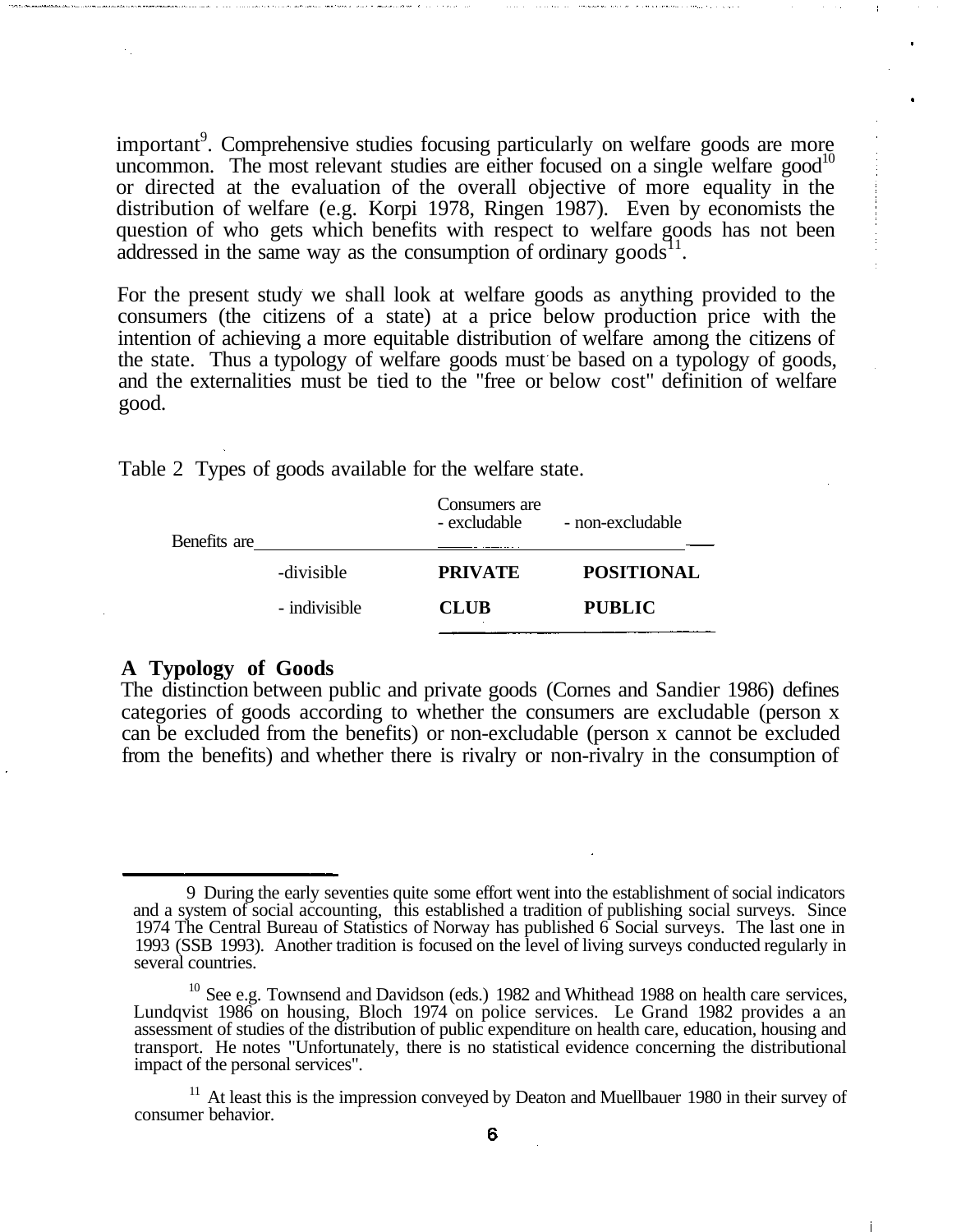the good (benefits are divisible or indivisible<sup>12</sup>).

1.Private goods.

Private goods are excludable and have rivalry in consumption. These are the ordinary consumer goods which one can buy in a market.

2.Public goods.

Public goods are non-excludable and have non-rivalry in consumption. A typical example of a public good may be the protection given by NATO's fleet of Trident submarines with nuclear weapons<sup>13</sup>. The nature of the pure public good is such that if the good is produced at all, it will be available to all whether they pay for it or not. If NATO is able to protect one country, all countries will be protected. This is so because there is no way of, either theoretically or practically, excluding any person or province from the protection. The realization that this was the case for an important class of goods, and the concomitant free rider problem in collective action (Olson 1965), led to important theoretical developments for public policy (Cornes and Sandier 1986, Sandier 1992).

This definition of public goods means that there are just three ways a public good can appear.

A public good (or bad) may

1) appear by itself as natural phenomena ( e.g. a beautiful sunset or a violent storm), or it may

2) appear as a byproduct (unintended consequence or externality) from other social processes (e.g. solidarity or anomie), or it may

3) appear because everyone (or at least enough people) contributes voluntarily or by force (taxation) to its production<sup>14</sup>.

This definition of pure public goods also implies that they are not welfare goods as defined above. They are delivered to the citizen at their full price, collected by the general tax. Only if there is inequality in the consumption of a pure public good and only if this inequality is not a result of free choice by the consumer, can the good be called "a welfare good" (perhaps straining the term a bit) since then the consumer

 $12$  Baumol and Oates (1988) call this distinction depletable or undepletable. But they are not quite consistent in their terminology. "An undepletable externality is thus one for which consumption by one individual does not reduce the consumption of anyone else." (note 15, p. 19). The preference here for divisibility vs. indivisibility has its background in property rights theory and the possibility of assigning property rights to a good.

<sup>&</sup>lt;sup>13</sup> Some would perhaps rather call the nuclear weapons a public bad, but the logic of the argument is symmetrical to good or bad.

<sup>&</sup>lt;sup>14</sup> Sociologists have concentrated more on the problem of how public goods come to be provided than how they are consumed. For developments in the theory of collective action see e.g. Hardin 1982 or Marwell, Oliver and Prahl 1988.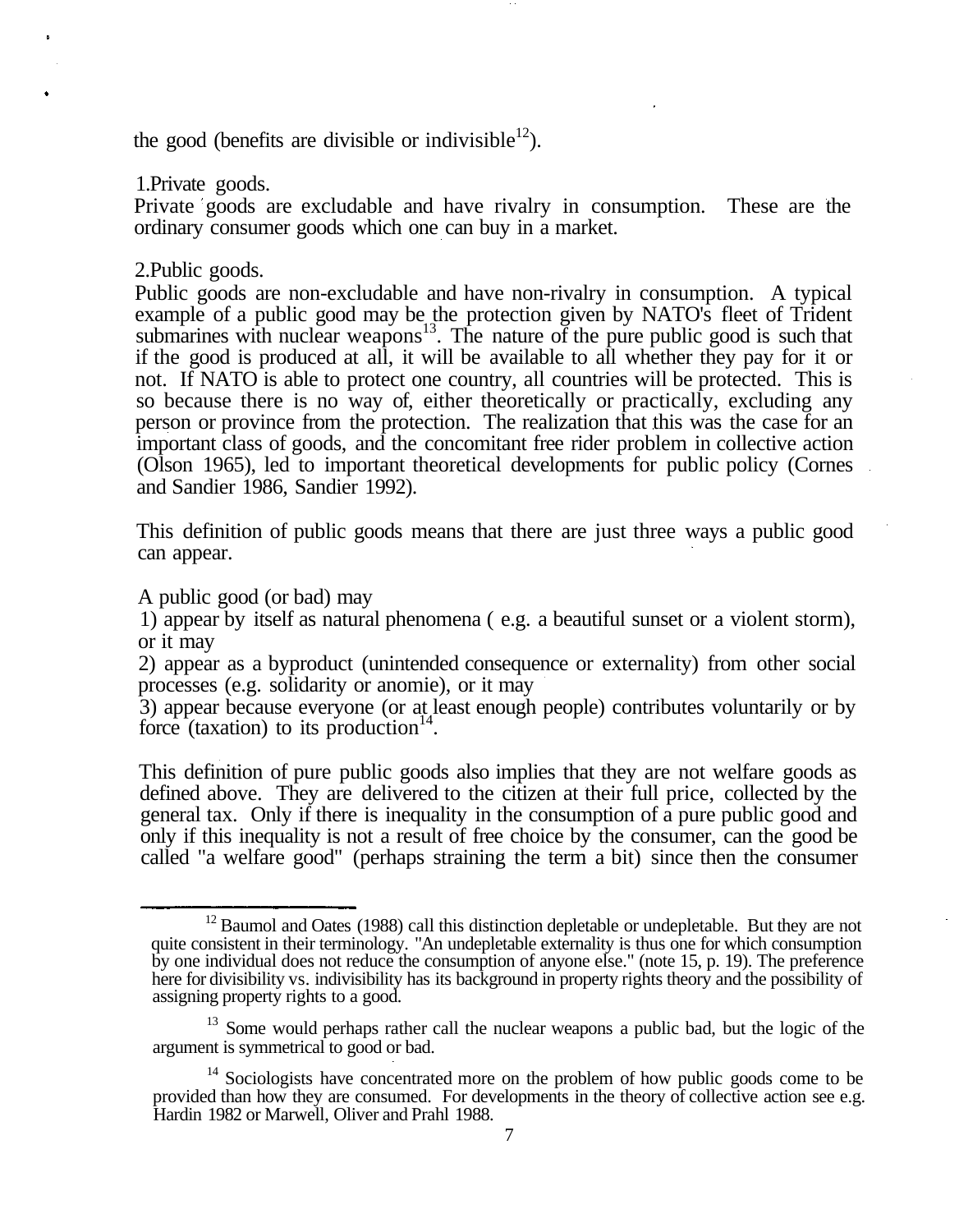not being able to consume according to his or her preferences will have, through taxes, contributed a subsidy of the good consumed by all those being able to consume according to will.

### 3. Club goods.

Those goods which are neither pure public goods nor pure private goods, are called impure public goods<sup>15</sup>. Goods which are excludable and at least partly non-rival in consumption have been called club goods (Comes and Sandier 1986). Partly nonrival means that the initial situation is one of non-rivalry. It can be called a club good because of the nature of the exclusion mechanism. The exclusion mechanism is like a boundary. You can partake the club good once you are within the boundary. Once you are inside the boundary the good has the character of a pure public good. As long as the number of members in the club is below "the carrying capacity" 16 of the club, the club good is available to all. But as the number of members increase, crowding will lead either to deteriorating quality of the good or competition for access to the good<sup>17</sup>.

The "atmosphere" in a restaurant may illustrate this, if there are too few people in the restaurant it feels empty, if it is close to full of the right kind of people the visit may give a tremendous experience. But without the thugh at the door, you are threatened by crowding and unpleasant behaviour of those not finding a place to sit.

It is worth emphasizing the necessity for members to enter and use the club. Unlike pure public goods, club goods has a voluntary element in so far as it requires an intentional act of the consumer to appropriate the good.

#### 4.Positional goods.

Goods with rivalry in benefits, and where the consumer is at least partly nonexcludable, are not, like club goods, explicitly labeled by Comes and Sandier (1986). One might perhaps call them "impure private goods" <sup>18</sup>. My choice of label,

<sup>&</sup>lt;sup>15</sup> An interesting type of public good, found both among both pure and impure, is the merit good. The basic characteristic of a merit good is that it reflects the preferences of an elite or ruling group and is imposed on (or prohibited from) individual consumers (Judge 1979, p.375).

is The expression is deliberate and alludes to the ecological concept and its relation to crowding and the tragedy of the common.

 $17$  A decreasing number of members may lead to analogue problems of thinning: there will be too few to share the cost of keeping up the quality of the services and eventually competition to exit before the market in memberships collapses completely (e.g. selling the house before the price goes down too far).

 $18$  Taylor (1987), discussing the definition of public goods, observes: "divisibility does not entail excludability, although important examples of non-excludable, divisible goods are not easy to come by: economists have suggested such examples as a garden of flowers, whose nectar can be appropriated by individual bees but particular bees cannot be excluded from consumption." ( p. 6). The pure case of a non-excludable and divisible good may not be found to exist in itself, but then few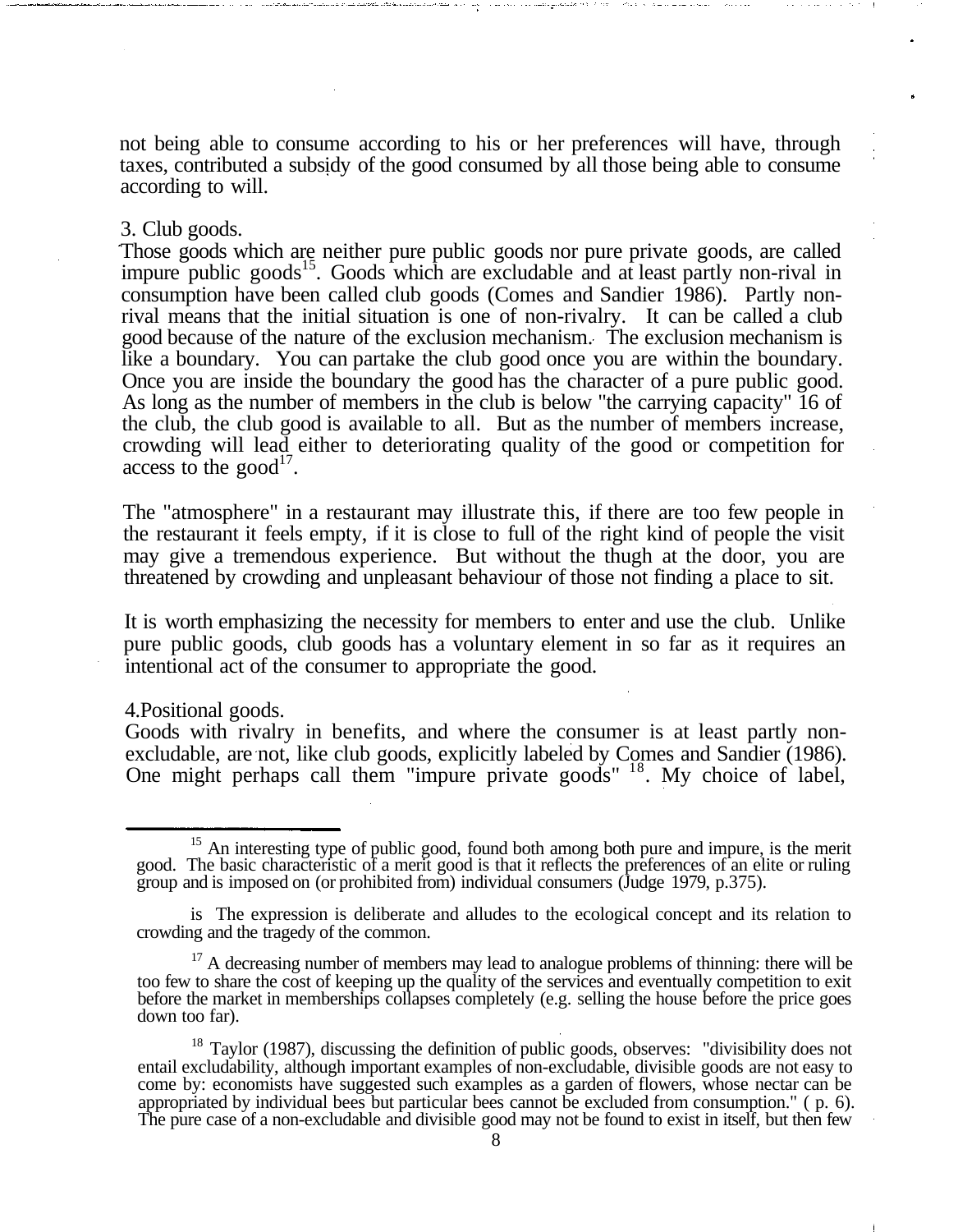positional goods, is inspired by Hirsch  $(1976)^{19}$ . Partial non-excludability means that the situation usually is considered to be one of excludability, but may under certain circumstances approach one of non-excludability. Non-excludability may, however, be more pervasive also for some aspects of what standard economic theory would call private goods than one commonly is led to believe.

At the outset the positional good, in a technical sense, is a pure private good. But during its consumption something happens to make it something else or something more. It becomes a symbol in the status competition (see Veblen 1899, Fallers 1954, Bourdieu 1979).

Granovetter and Soong (1986) investigate consumer interactions in the consumption of private goods and identify a "forward bandwagon effect" if someone buys a product because others already have it, and a "reverse bandwagon effect" if someone stops buying because too many people have bought it. These are precisely the processes Hirsch (1976) associated with the positional economy. In their extreme form, where consumption of the good only or primarily serves to promote status, we find the processes represented in the potlatch ceremony of some primitive peoples as well as the phenomena in modern society Veblen (1899) describes as "conspicuous waste" and "conspicuous consumption".

The consequences of consumer interactions are such that even those who do not intend to consume, or even have not considered consumption of the products, share some of the benefits (or losses). The consumer interactions creates the positional economy and make the good non-excludable: no one can escape being classified as either having the good or as not having the good.

During the consumption process the good goes through some kind of symbolic transformation. The pure private good is transformed to a symbol and imbued with a meaning shared by all relevant actors.

important goods are purely one or the other of the types used here. Actual social contexts may impose the characteristic of non-excludability on any kind of divisible good.

 $19$  Hirsch (1976) have no precise definition of a positional good. He says "The positional economy,..., relates to all aspects of goods, services, work, positions, and other social relationships that are either (1) scarce in some absolute or socially imposed sense or (2) subject to congestion or crowding through more extensive use." (p. 27). He finds for example that "traffic congestion can be seen as only a special case of the wider phenomenon of social congestion, which in turn is a major facet of social scarcity." (pp.3). His conception of a positional good obviously contains both club and positional goods as defined above. The position taken here is that there is a major and consequential distinction between the scarcities of club goods and the scarcities of positional goods. Since die one type of good where the (dis)utihty of spatial crowding is the main rationing method, has been called club goods, it seems convenient to put the label "positional good" on the other where the (dis)utility of waiting time in a queue is the main rationing method. These distinctions will be elaborated below.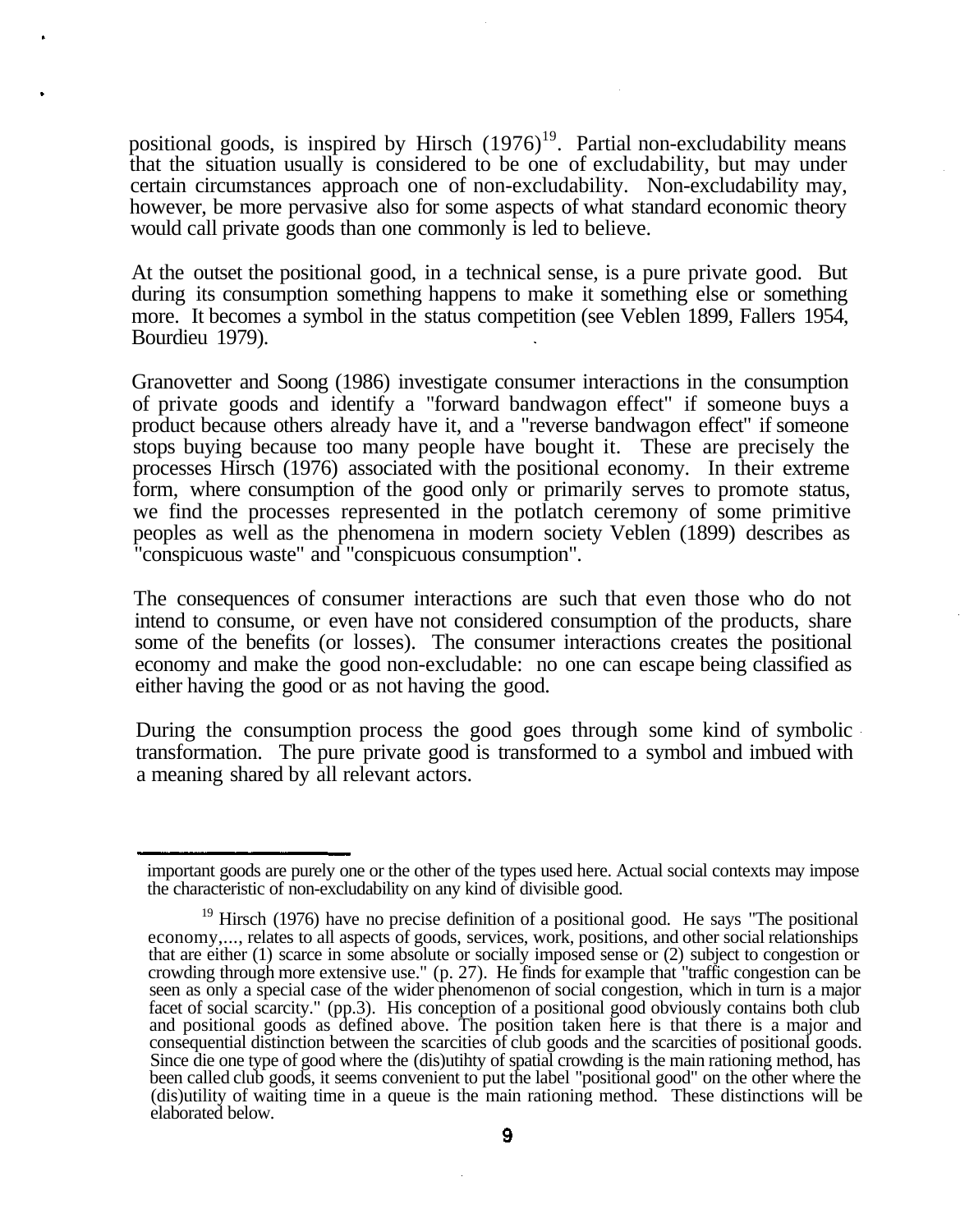Bourdieu (1979) explores precisely this process of consumption in his study of how the cultural production of art meets, through the "acquisition" of objects of art, the cultural production of taste to produce a system of power relations where the distinctions of taste are used to elaborate and preserve class differences: "Taste classifies, and it classifies the classifier. Social subjects, classified by their classifications, distinguish themselves by the distinctions they make" (p.6). The precise qualities of an object of art become manifest only through its consumption. The context of consumption is reflected both in the positioning of the consumer and in the positioning of the non-consumers.

A more simple example of the same process is the choice of locality for housing in a city. The relative attractiveness of various locations is translated into prices which then clears the queues for the various locations. Those willing and able to pay the most get the most attractive locations. Those with the least ability to pay get the least attractive locations. A housing lot has a position in the overall positional economy. No one can opt out of this. Similarly the latest fashion in for example clothing (or cars or ideas or...) divides the total population into those adopting early and those adopting late - or never.

If carrying capacity is the key concept of clubs, queues or waiting times are the key to positional goods (and bads). A visible queue is also a signal to other potential consumers that here is something of value. Some people will join a queue just because of that (the forward bandwagon). Others will start leaving the queue it they see it is getting too long (the reverse bandwagon). In the market, however, queues are not visible, they are translated into prices. The bandwagon effects are mediated through the creation of fads and fashions. But there are also more complicated processes going on.

An unexpected high price is not only a signal that some think this is an item of exceptional good value, it may also say that this item is scarce. Some people will buy because of the high price. They get a positive utility from paying a high price (or being first in the queue). Others will decide not to buy because of the high price. They are not interested in distinguishing themselves in that way. On the other hand if an unexpected low price is found, some people will decide not to by because of the low price. They get a negative utility from paying a low price (or coming late in the queue). To some people it is more important to be "avantgarde" than to be economically efficient. To other people it is more important to avoid appearing "cheap".

Thus ordinary private goods are translated into positional goods. Not acquiring the good is as significant as acquiring it. Each person gets a status according to the system of signs developed around positional goods of theis type.

It should be emphasised that the four types of goods are analytical categories. Most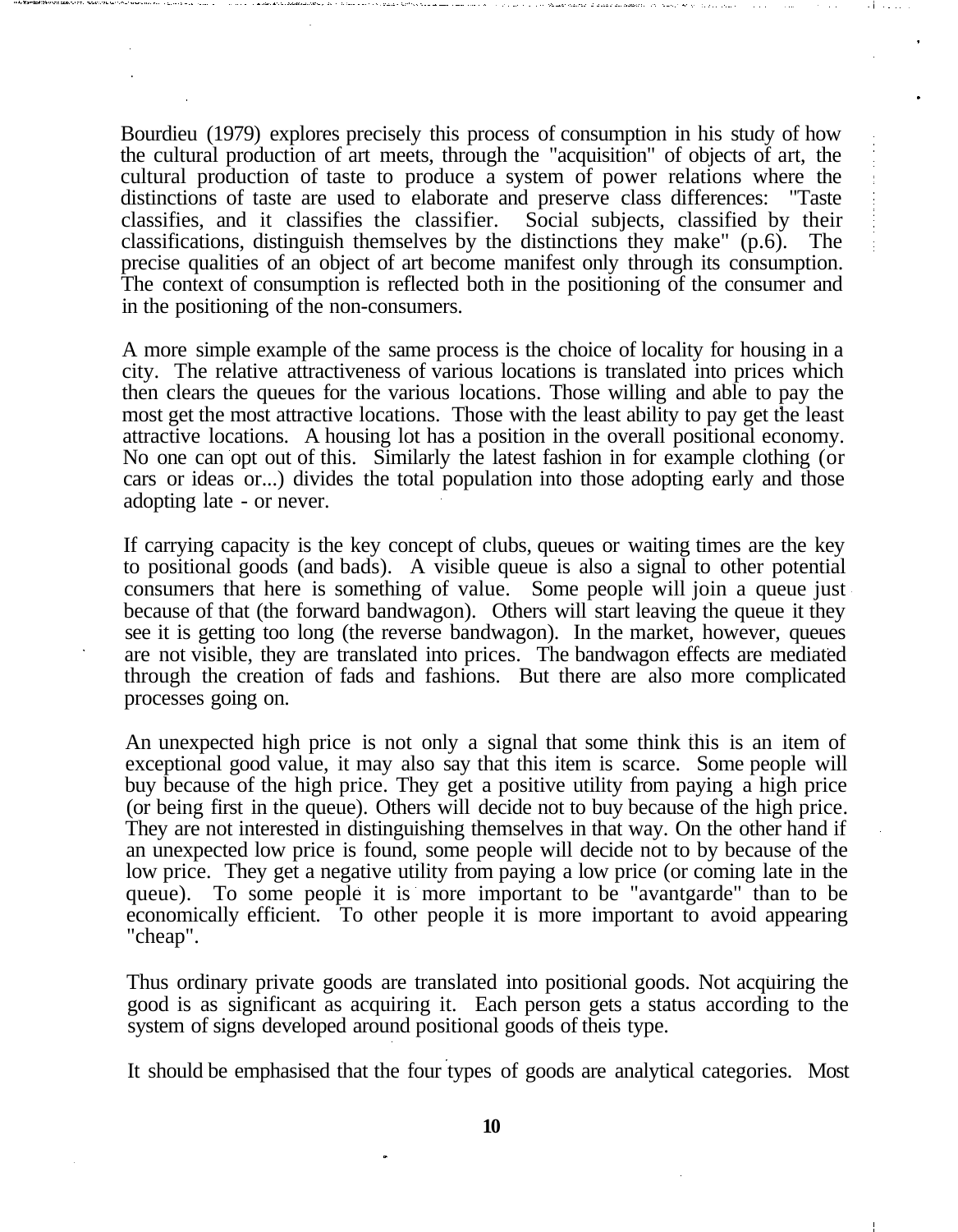real world goods are joint products where aspects of more than one type of good may be found.

The nature of a welfare good is politically determined.

One conclusion from the discussion above is that pure public goods can not be welfare goods as we conceive of welfare goods. The discussion of private vs. public goods in economics has focused on the nature of the public good. In most cases the nature of the public good seems to have been taken for granted: either it was technologically determined (it would be too expensive to exclude consumers) or inherent in the product itself (a beautiful sunset cannot be divided and people cannot be excluded in any systematic way). But economics have not systematically distinguished between pure public goods, club goods and positional goods. Thus they have tended to see welfare goods as some kind of impure public good.

The approach here is different. Welfare goods may - at the outset - be of any type except the pure public good. Usually there is nothing inherent in the welfare product itself which determines whether it is a private, a club or a positional good.

In most cases the answer to the question of what type a welfare good shall belong to, is socially and politically determined. It will rarely be a question of technology or inherent qualities. It may even be transformed into a pure public good and thus leave the group of welfare goods. If primary school by law is provided to everyone, and everyone can be forced to attend, and the schools can accommodate all pupils free of charge, then the school system is just as purely public as the military protection given by a nuclear strike force. Places for everyone secures non-rivalry in consumption and the law making schooling compulsory secures non-excludability. Or so it is supposed to be. The aim of the welfare state was to provide a series of basic services in the form of pure public goods.

However, the increasing problems, within all welfare states, of providing both enough of the promised goods and of achieving an equitable distribution20 of that which is provided, suggests that there may be some unrecognized problems inherent in the whole undertaking. Since a welfare good may be of any type as discussed above, it would seem reasonable to suppose that the problems might originate in unrecognized differences in the consumption processes and their feedbacks to the various types of products.

To get a handle on this we need to elaborate on possible consequences of the

<sup>20</sup> Nichols, Smolensky, and Tideman (1971) finds that providing several queues differing only in the combinations of waiting time / user fees required by the consumers, may lead to substantial efficiency gains. But they also observe: "Our proposal may produce serious equity problems that cannot be overcome." "If equity means the same treatment for all persons, it may not be possible to improve social welfare by increasing the number of money-time pairings. If, however, unequal treatment of unequals is equitable, which seems much more reasonable, then there are unexploited possibilities for improving social welfare." (p. 322).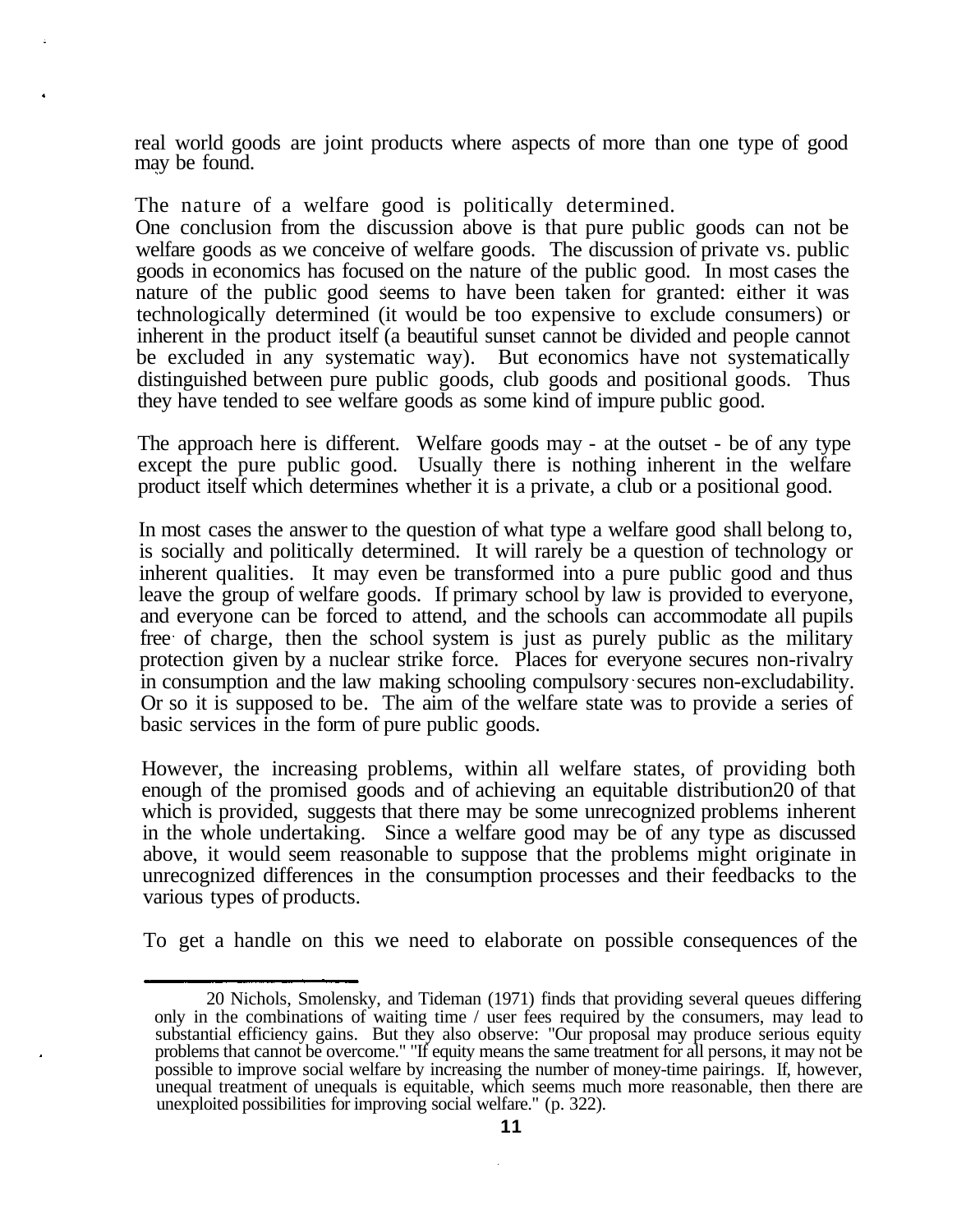#### consumption process.

# **Consumer generated externalities and welfare goods.**

The act of consumption can usefully be divided into the act of acquistion and the act of appropriation See table 2. By acquisition is meant the act of gaining access to a potential good. By appropriation is meant the act of deriving utility or pleasure from it. The analytical distinction is useful since the consumption process, and hence the nature of the externalities generated, is affected by the possibility of separating the two processes. For the general case of the non-excludable good, the two parts of the consumption process cannot be separated. If one could, there would exist a way of excluding the consumer from experiencing the utility of appropriation. In a similar way it may be argued that for indivisible goods, the production process cannot be separated from the acquisition of the good. There are thus four ways the production-consumption process can be organized.

This has implications for the nature of the externalities generated. We shal look into how this interacts with the fact that welfare goods are subsidized in some way.

|                                                 | 7 TIWAZEMEN AINE METAINADEE<br>$=$ PROCESSES ARE INSEPARABLE<br>THE PRODUCTION-CONSUMPTION PROCESSES: |  |
|-------------------------------------------------|-------------------------------------------------------------------------------------------------------|--|
| TYPE OF GOOD:                                   |                                                                                                       |  |
| <b>PRIVATE</b><br>(Excludable, divisible)       | PRODUCTION/ACQUISITION*/APPROPRIATION**                                                               |  |
| <b>POSITIONAL</b><br>(Nonexcludable, divisible) | PRODUCnON/ACQUISITION=APPROPRIATION                                                                   |  |
| <b>CLUB</b><br>(Excludable, indivisible)        | PRODUCTION=ACQUISmON/APPROPRIATION                                                                    |  |
| <b>PUBLIC</b><br>(Nonexcludable, indivisible)   | PRODUCTION=ACQUISITION=APPROPRIATION                                                                  |  |

Table 3 Interrelations of processes involved in the production and consumption of welfare goods

/ PROCESSES ARE SEPARABLE

\*The term acquisition is used for the process of gaining legal title to some good.

\*\*Appropriation is used for the process of making the good a personal possession, a part of the owners total portfolio of valued possessions. The distinction is useful since some "objects" are destroyed in the process of appropriation others are not.

1. Private welfare goods.

Normally the utility which one person derives from the consumption of one unit of a private good will not be affected by whether another person consumes a unit or

ŧ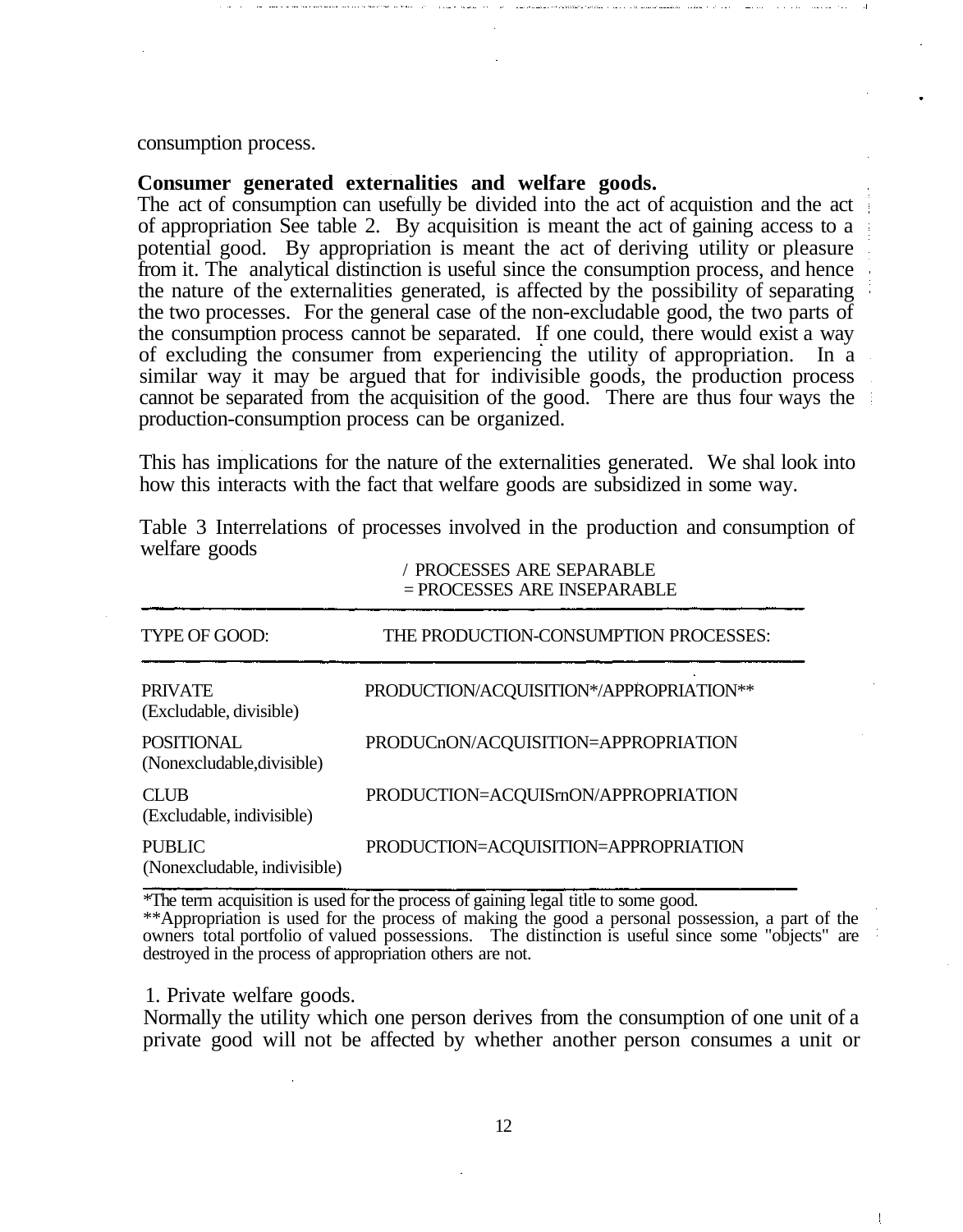not<sup>21</sup>. Since private welfare goods are either free or subsidized there will be a budget constraint on the number of units available at the subsidized price. The effective demand for the subsidized good may then exceed the available supply and the question of how to distribute the qoods arises. If nothing is done, the first customer may buy the whole production and sell it at a higher price, pocketing all or at least some of the subsidy.

The usual solution is to ration the quantity one consumer can acquire. bureaucracy is needed to determine how much each can get and to keep track of how much each has acquired. The cost of such a bureaucracy should then be compared to the increased income the consumers would have had without the bureaucracy and the subsidy. Maybe the increased tax going to the bureaucracy outweighs the value of the subsidy. But even if this may be the case, distributional consequences may be such that one prefers the bureaucracy and the subsidy. One could also consider increasing the supply of subsidized goods for an amount equal to the price of the bureaucracy. The reason for making a private good a welfare good is of course the concern for the distribution of it. Consumer initiated externalities among consumers will in this case arise if no bureaucracy exists or if it does not work properly. The social cost (or disutility) tied to consumption of the welfare good22 then depends on the cost of the bureaucracy compared with the distribution achieved.

2. Positional welfare goods.

If the welfare state has determined that what technically is a private good shall be available to all, like for example care in hospitals for all in need of such services, then the consumers are non-excludable from this service. If the number of persons judged to be in need of such services does not exceed the total available capacity, the good is a pure public good. But if there is just one person more than the capacity, rivalry develops and takes the form of waiting time for admission (crowding-effect) and/or schemes to bypass the queue (competition) as long as the quality of the service (time spent on each consumer) is kept constant.The typical positional welfare good is a personal service, like treatment in a hospital. For these goods there is not only a budget constraint, but equally important: there is a time constraint in the form of a finite number of hours of service available. The more hours of service each consumer consumes, the less will be available for other consumers.

Since it is not possible to distinguish between acquisition and appropriation, the

<sup>&</sup>lt;sup>21</sup> There may, however, in some circumstances be concern about the distribution of consumption with implications for utility.

 $2<sup>22</sup>$  However, the consumption of private goods (non-welfare as well as welfare) also generates refuse. This private cost of consumption is easily turned into a collective bad if the private cost is minimized by throwing it out onto the street or over the fence to the neighbor. This problem has found its solution in the provision of various (more or less) compulsory club goods like sewers, garbage collection, and restrictions on the use of fire. Not everywhere are these clubs goods welfare goods.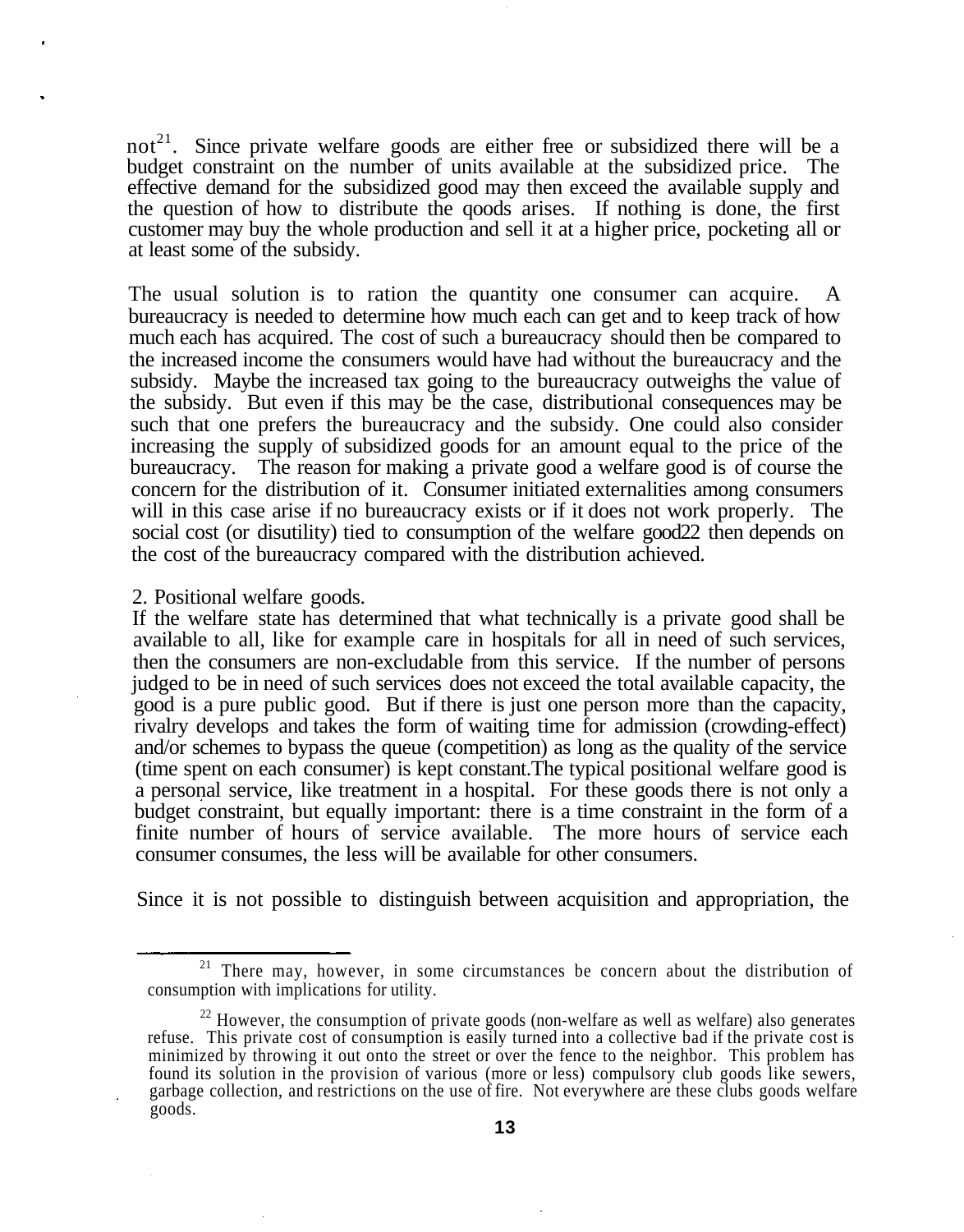consumers cannot "resell" any excess service they may get. Rationing of quantity like it was discussed for private goods, is thus unnecessary. It is the amount of time spent by the service workers which needs rationing. For most services competition for the time available will represent a pressure in the direction of a lower service quality as for example measured by the time and/or attention spent on each consumer. Professional standards and institutional barriers tries to counteract the pressure towards lower quality. The rationing therefore typically takes the form of a queue of consumers. In this queue the consumption of one person affects the timing of the consumption of other, as yet unserved, consumers rather than the amount of service available per consumer. On the other hand, too few customers may also affect the quality of the service. If the quality of the sevice depends on practice, a minimum number and continuous supply of customers will be needed to keep up the quality of the service.

The accumulated social cost at any moment depends both on the number of consumers waiting and the length of time they have waited and will vary according to how the disutility depends on waiting time. For some services like hospital treatment it may be considerable since people are known to die waiting for hospital treatment.

### 3. Club welfare goods.

Club welfare goods are indivisible and excludable. Typically the club welfare good is tied to the use of a geographically bounded installation or a bounded resource23. In any bounded installation containing a good, there is an upper limit to the number of consumers which can appropriate the good at any one moment in time. The exact number does not have to be definite. As the number of consumers increase, each consumer will experience crowding. On the highway this has the consequence that average travelling speed goes down. In the telephone system the waiting time to get through increases.

Typical for the externalities of club goods is that the last consumer to actively try to appropriate the good not only incurs a cost for himself, but he also increases the cost for those already appropriating it. This is different from the positional good in that those joining a queue do not affect the cost for those already in the queue. On the other end of the use scale, a club usually needs a certain minimum number of members. As the number of members decrease, thinning may lead both to a declining quality of the service (if for example sociability is an important part of the product) and to the closure of the club (if the fixed cost of the installation makes the membership fee or entrance fee too high relative to the good appropriated). In peripheral areas where the number of people go down, the decision of some

 $2<sup>23</sup>$  Like the wilderness quality of an area or the electromagnetic spectrum available for broadcasting. For the electromagnetic spectrum, however, technological developments seem to have overcome the problem of limited divisibility by increasing the sensitivity of both senders and receivers.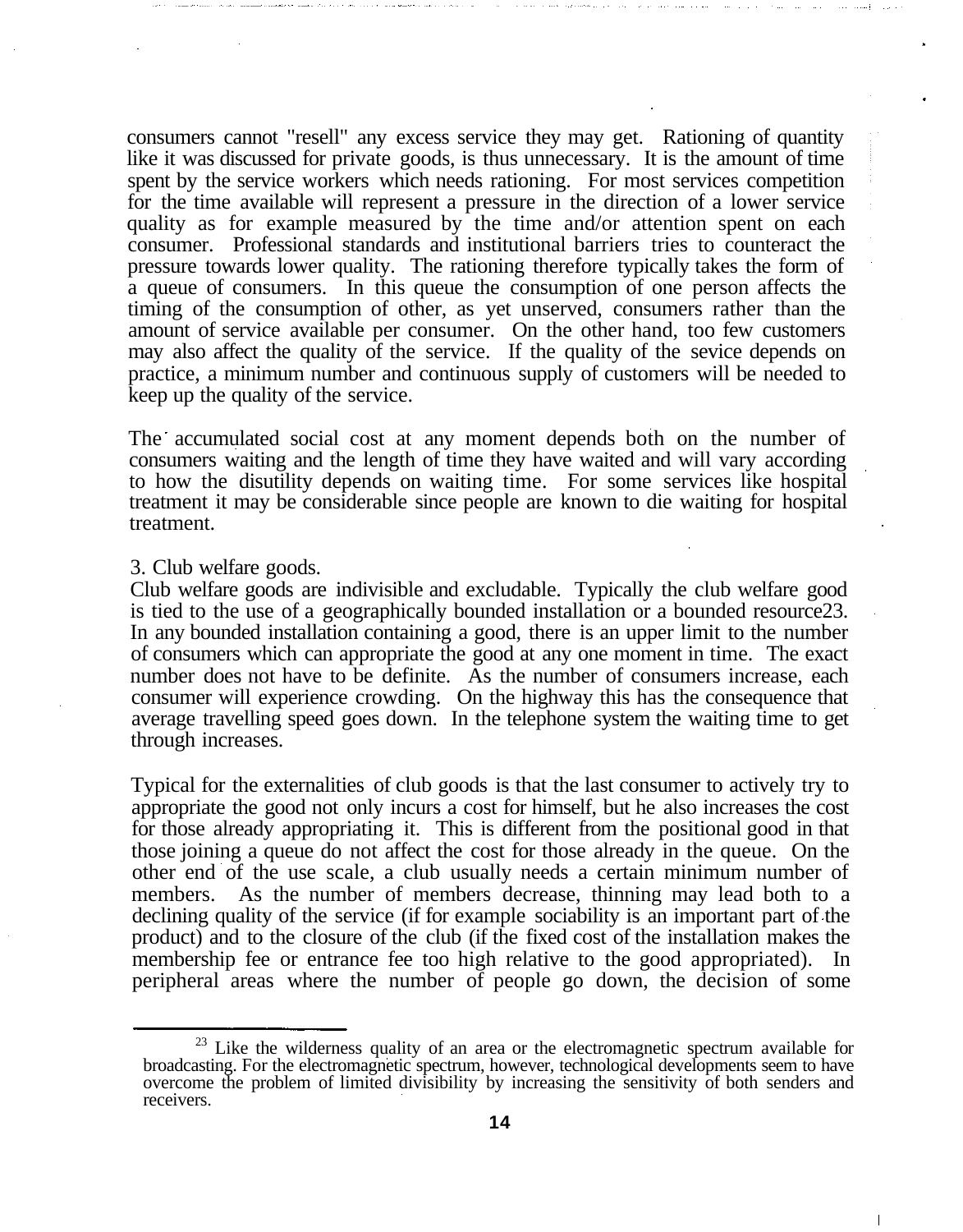households to move out of the area may, for example, lead to the closure of the local school, and hence to a welfare loss for the households remaining 24.

The consumer generated externalities of club welfare goods are experienced in real time and depend not only on the number of consumers but also on how close this number is to the carrying capacity of the club. Once the effect of crowding sets in, the total social cost will increase exponentially with the number of consumers (Baumol and Oates 1988, p.90).

4. Public welfare goods.

For the pure public good there can be no consumer generated externality affecting other consumers since one person's consumption of it cannot interfere with another person's consumption (see note 6). But for a welfare good intended as a public good this is not necessarily true. A welfare good can be made a public welfare good by a political decision, like primary schooling or hospital services or roads. If a welfare good is available to all and in such quantities that there is no rivalry in the consumption of it, then it truly is a public good. However, modern welfare states have increasingly run into trouble fulfilling these requirements. There are queues to gain access to a hospital and there are times when traffic congestion mocks the idea of transport.

The road system is supposed to be a public good. But as the number of cars who use the system increases, crowding leads to slowdown in traffic (deteriorating quality of the product) and dangerous driving (competition). Since consumers are excludable from the road system, and since there is rivalry in consumption, it is "in reality" a club where title to a car (and sometimes willingness to pay the road-toll) can be compared to a membership card. The decision to make it a public good runs into problems because it does not recognize the true "nature", the club character, of the good.

Education is another example of a welfare good treated as a pure public good. But education is a composite product. Primary school, for example, is intended as a pure public good. But it has aspects of both club goods and positional goods. A first observation may be to distinguish between education as consumption and education as investment. To the extent that education is an investment in human capital, the amount and quality of the education each pupil receives will determine a ranking of

 $24$  it would seem that the effort to found a new  $urban$  sociology on the concept of collective</u> consumption might find some justification in the existence of consumer generated unintended consequences associated with the consumption of the various club goods and bads found in "a relatively large, dense and permanent settlement of socially heterogeneous individuals." ( as Wirth (1938, p.8) defined the city). The "club" character of urban areas and the "club" character of many of the goods which make urban areas attractive to people, should be taken to qualify the assertion of Saunders (1986, p. 288) that "It is time, in short, to develop a non-spatial urban sociology which, while recognizing the empirical significance of spatial arrangements, does not seek to elevate these arrangements to the status of a distinct theoretical object." (See also Otnes 1986).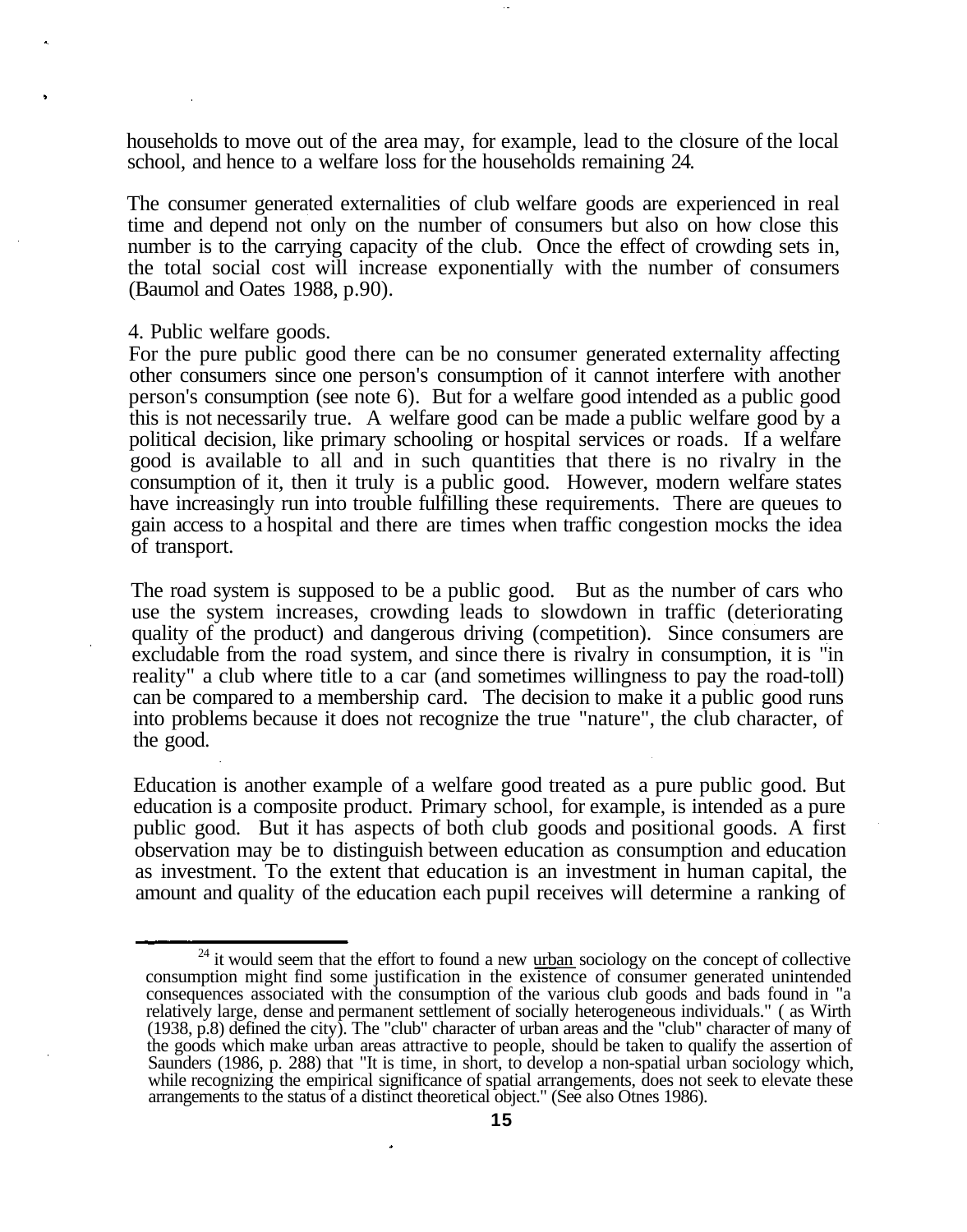those who have received the public welfare good. This ranking is based on perceived differentials in quantity and quality of the education received from different establishments and will lead to differentials in demand for the education of these establishments. If rivalry develops in the consumption of the education offered by some schools, it will be impossible to keep the school system a pure public good. This can be seen to derive from the investment side of the education and may be inherent in any good which may be imbued with qualities able to distinguish the "owner" of the good from any "non-owner". This is the positional aspect of education. But other aspects of it may resemble a club good. Taking for example the number of persons with a given education, e.g. a medical education, one will easily see that there has to be a certain minimum number for the group to be a significant actor in the division of labor and the determination of the share of income going to the group. But, equally, the group cannot get too big, then the income of each member of the group will start to fall or the inequalities within the group may become a problem, for example by affecting the status (a positional good) of the education.

#### **Implications for planning theory**

Comes and Sandier (1986, ch. 3) point out that "an externality arises when the private economy lacks incentives to set up a potential market in some commodity and when the nonexistence of this market results in a Pareto-suboptimal allocation." (p. 46). They investigate this in particular for public goods, impure public goods and club goods.

For welfare goods of the club type or the positional type there are no markets by definition. Whether there also is a Pareto-suboptimal allocation of these goods or not, is, I suppose, an empirical question. It is not an obvious conclusion that it has to be so, but the tendency for development of such a situation may be strong. But regardless of Pareto-optimality or not, one may say that a regulating agency ought to seek to maximize the positive externalities and minimize the negative externalities inherent in the activities of people.

From the dicussion above it follows that the consumer generated social costs of different types of welfare goods can be ranked in severity from high to low like this:

### Club goods  $>$  Positional goods  $>$  Private goods.

If one assumes that the consumption of all the various types of welfare goods lies approximately at the production capacity, it would be reasonable to expect that marginal increases in the demand for a club good will cause a far larger public attention than an equivalent marginal increase in the demand for a positional good which again will take precedence over increased demand for private goods. This simply follows from the far larger increase in total social cost an increased demand for a club good generates.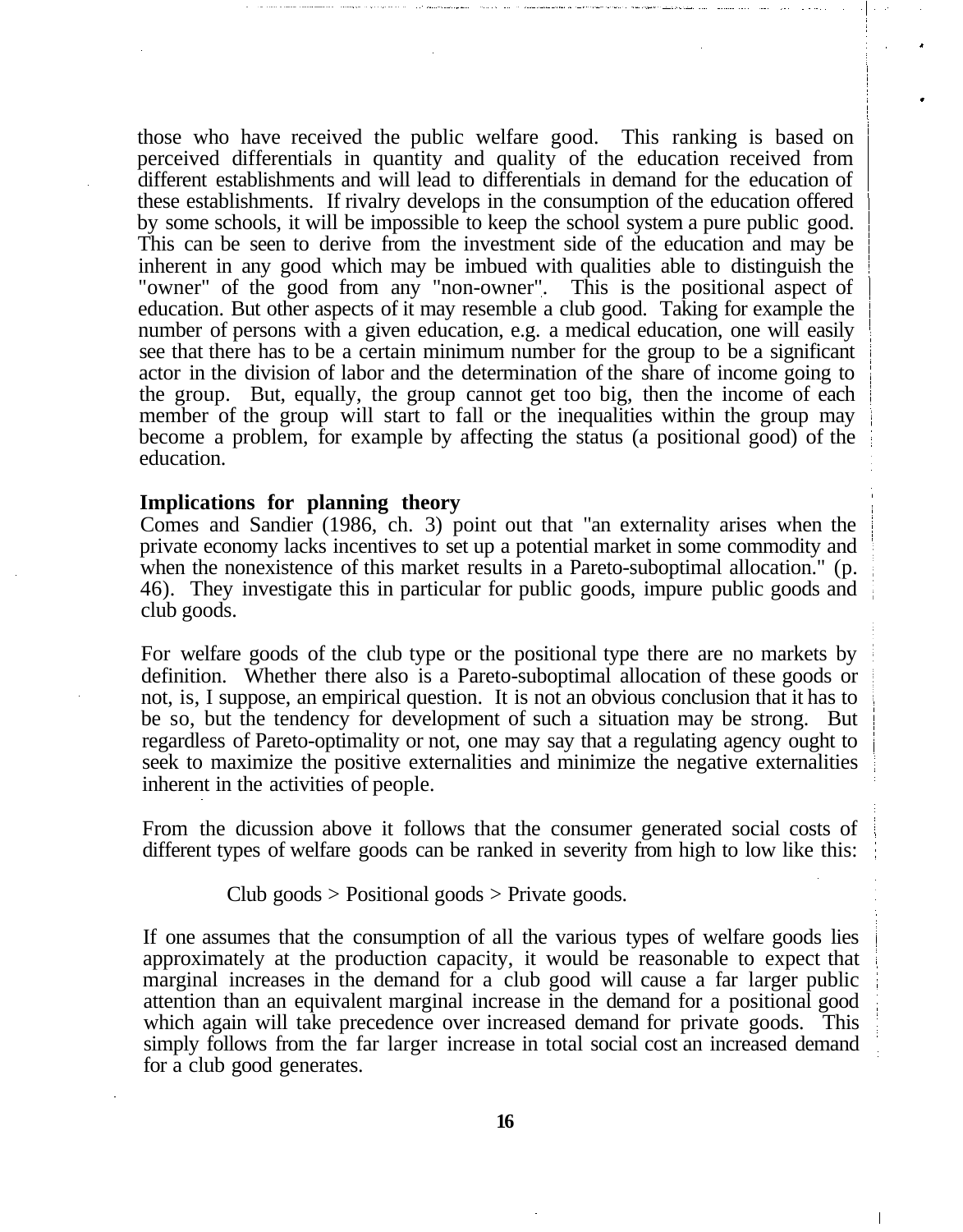As long as the welfare goods are defined as pure public goods, documetation of increased demand should ideally lead to an expansion of the production. But since the various welfare goods are of different types with marked differences in social costs of overuse, a democratic system should be expected to react differentially to increased demand for different types of goods.

The attention devoted to traffic congestion and the fairely rapid interventions in form of expansion of the road system compared to the attention and resources devoted to ameliorating the hospital queues, certainly seems to follow such a pattern.

But what happens when no new resources are available for expanding the production of welfare services? Are there differences in the way we ought to try to ration them? Any particular welfare good may be a joint compound 6f qualities some of which shows the characteristics of a club good, others appearing as positional goods, yet others as private goods. The discussion so far has established that the size of consumer generated externalities, "the social costs", of the process of consuming the various welfare goods depends on the type of good consumed. Sometimes the externality of a composite good may be tied to one particular aspect of it. Then the way to ameliorate the problem will be to treat the good as being of this particular type. If a public good like hospital services run into problems with queues, this suggests that it should be treated as a non-excludable good with rivalry in consumption, rather than a public good. And the effort at regulation should be directed at managing the rivalry in the consumption rather than making the good excludable as seems to be a favored reaction (making it a pure private good).

# **Planning theory needs substance.**

When people contemplate their future course of action, they engage in planning. They have to weigh their priorities and available resources against the likelihood of particular outcomes. The more they know about the connection between means and ends, the better the results of their planning will be.

Studies of social planning25 seems to define it to be something like individual planning writ Iarge26. The utility of this analogy is questionable. Firstly the

<sup>&</sup>lt;sup>25</sup> The term social planning is here used to denote all planning activities affecting the welfare of at least one member of a population undertaken by a system responsible actor whether its responsibility is the central or the local state. This is roughly the same as the definition used by Walker (1984): "The definition of social planning derives from that of social policy: it is the process of developing, implementing and evaluating social policies. Social policies are those that determine the distribution of resources, status and power between different groups. Social planning, like social policy, is concerned with the distribution of welfare." (p. 3).

 $26$  Hall (1975, p.6) says "Planning as a general activity is the making of an orderly sequence of action that will lead to the achievement of a stated goal or goals". Faludi (1973b, p.l) says "Planning is the application of scientific method - however crude - to policy-making. What this means is that conscious efforts are made to increase the validity of policies in terms of the present and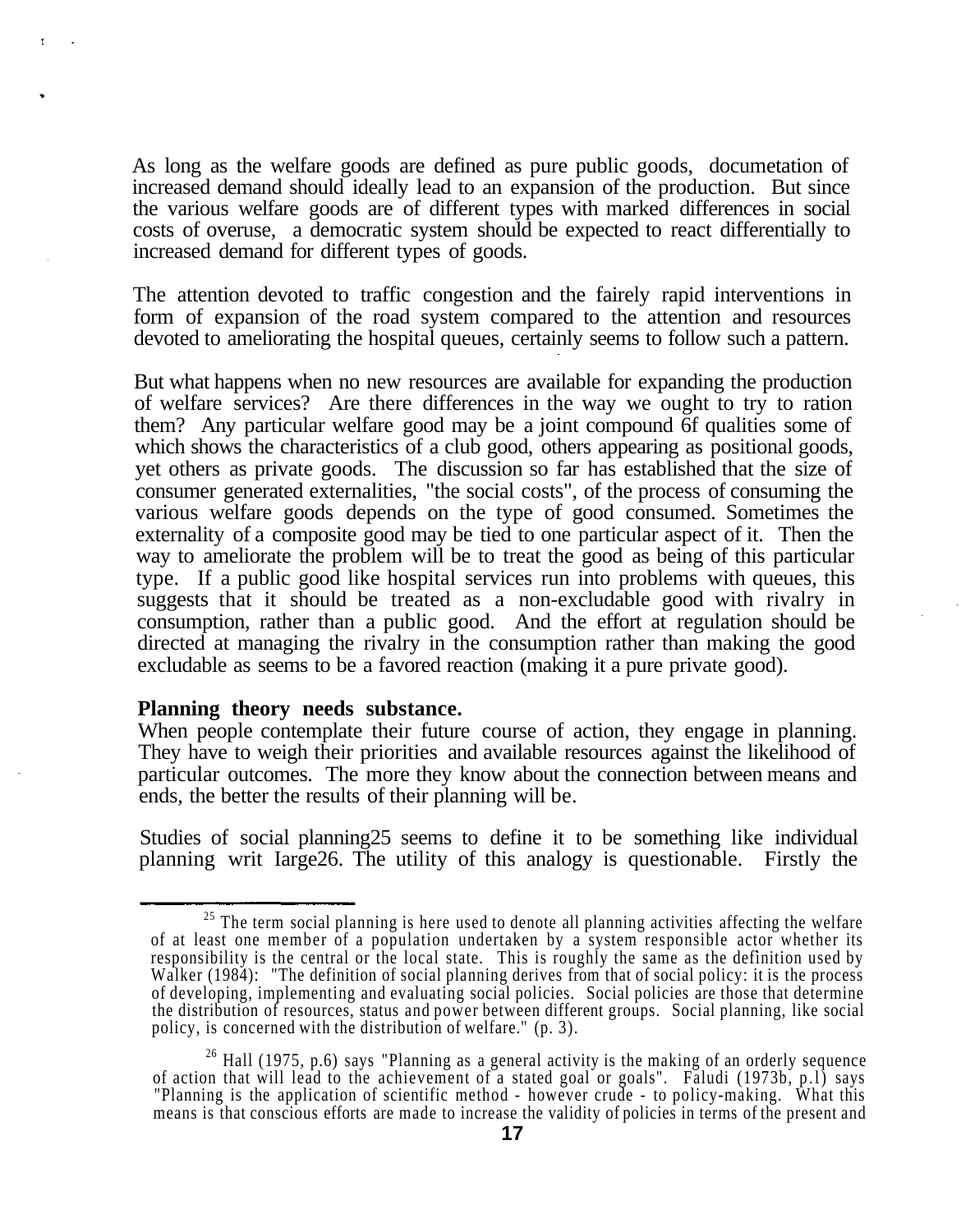procedures determining priorities, making resources available and judging outcomes are very different for the two types of planning. But even more important, the technical problems, the problems which have nothing to do with setting of priorities or evaluation of outcomes, are very different and without equivalents for individual planning.

Defining and thinking of planning at the societal level in analogy to individual planning is possible only because of the distinction between theory of planning and theory in planning and insisting that the theory of planning is the theory planners should be concerned about (Faludi 1973a, p. 5). This leads of course to an "empty" theory of planning. It is formulated in abstract and content free categories. Camhis (1979, p.3) observes: "What is characteristic of all the current definitions of planning is that the words "objectives", "actions", "goals", "thought", "decision", and so on are without content. The words do not refer to any particular "objective", "action", etc. At the same time they acquire a substance that they do not possess, a substance of their own. In this way they become objects about which theories can be built."

Walker (1984) may perhaps be on the verge of abandoning this empty theory of planning in his advocacy of structural social planning as an alternative to incrementalism and rational-comprehensive planning. His alternative, however, seems to be just another "contentfree" procedure. But, interestingly, it seems that the reason for insisting on a different procedure is found in his choice of a different goal for social planning. If the planning shall have needs as its goal, it must be democratic and it must be comprehensive (pp. 188-195). The ends one can reach depends on the means one uses.

The present article has argued that planning must be adapted to the particular type of need one is setting up as goal. The production and consumption of various types of goods which is intended to satisfy a particular need, leads to different types of problems according to which type of good is involved. Thus social planning must, both in its procedures and in its proposed course of action, take account of the nature of the problems generated by the distribution of the particular good. Substance must be brought back into planning theory. And planning may even begin to increase its ambition from achieving Pareto optimality to maximization of net positive externalities.

References:

Baert, Patrick 1991 "Unintended consequences: A Typology and Examples",

International Sociology, Vol. 6, pp. 201-210,

Baumol, William J. and Wallace E. Oates 1988 "The Theory of Environmental Policy." Second edition, Cambridge, Cambridge University Press,

Berge, Erling 1990 "Some notes towards a property rights perspective on institutional change in the welfare state.", INAS-notat 1990:9, Oslo, Institutt for sosialforskning,

anticipated future of the environment."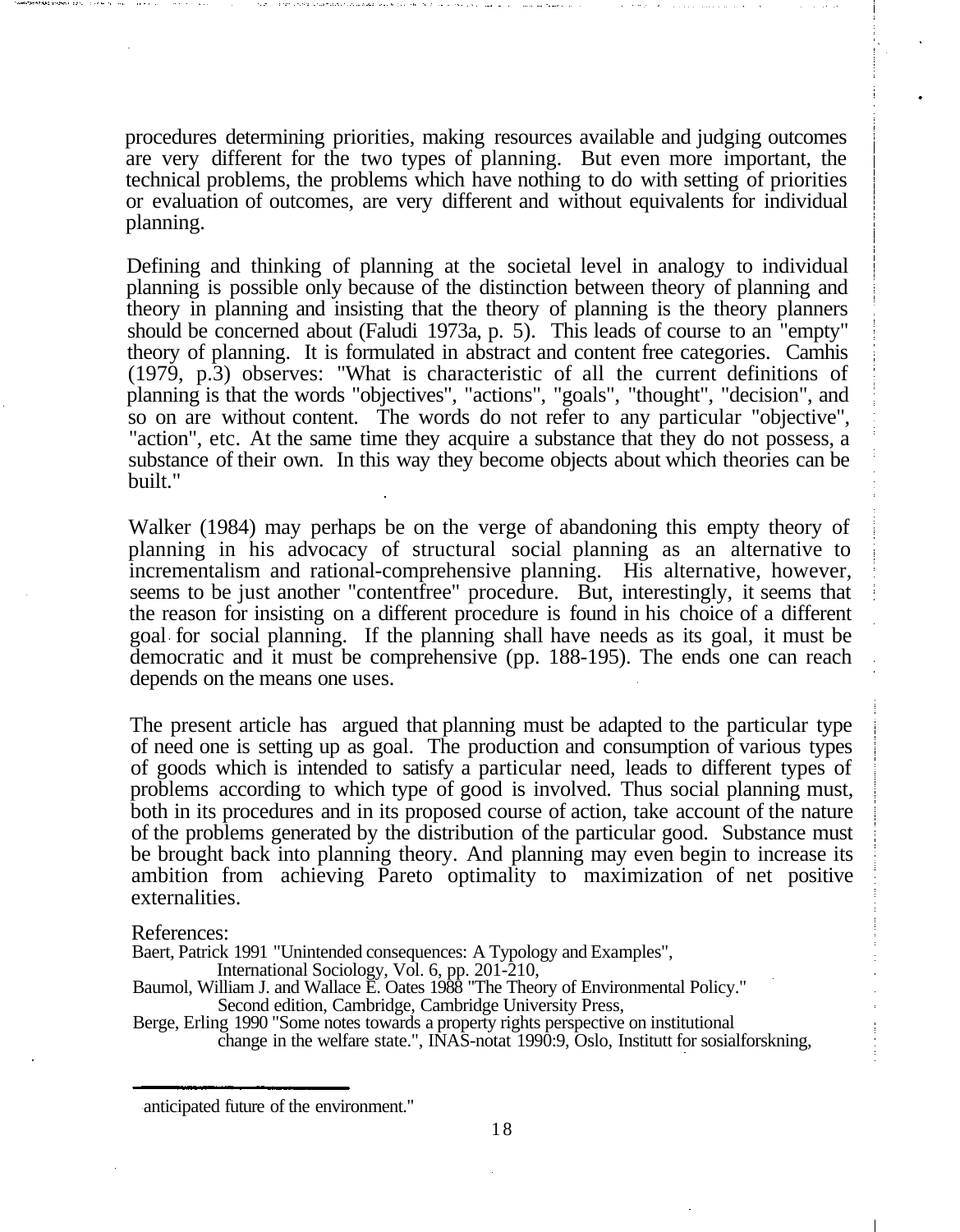Bloch, P.B. 1974 "Equality of distribution of Police Services: A Case Study of Washington D.C.", Washington D.C, Urban Institute,

Bourdieu, Pierre 1979 "Distinction. A Social Critique of the Judgement of Taste", London, Routledge, 1984

Bramness, Gunnar and Vidar Christiansen 1973 "Koer som rasjoneringsmetode.", (Queues as a method for rationing.) Memorandum from Department of Economics 13. April 1973, Oslo, University of Oslo,

Camhis, Marios 1979 "Planning Theory and Philosophy",

London, Tavistock,

Cornes, Richard andTodd Sandier 1986 "The Theory of Externalities, Public Goods, and Club Goods.", Cambridge, Cambridge University Press,

Deaton, Angus and John MueUbauer 1980 "Economics and consumer behavior",

Cambridge, Cambridge University Press,

Fallers, Lloyd A. 1954 "A Note on the "Trickle Effect"", Public Opinion Quarterly, Vol.18, pp.314-321, in Bendix and Lipset (eds.) "Class, Status and Power",

New York, The Free Press, 1966,

Faludi, Andreas 1973a "Planning Theory"

Oxford, Pergamon Press

Faludi, Andreas 1973b "A Reader in Planning Theory",

Oxford, Pergamon Press,

Giddens, Anthony 1984 "The Constitution of Society.",

Cambridge, Polity Press,

Granovetter, Mark and Roland Soong 1986 "Threshold Models of Interpersonal Effects in Consumer Demand", Journal of Economic Behavior and Organization, Vol. 7, No. 1, pp. 83-99,

Hall, Peter 1975 "Urban and Regional Planning",

Harmondsworth, Penguin,

Hardin, Russel 1982 "Collective Action",

Baltimore, Johns Hopkins University Press,

Hirsch, Fred 1976 "Social Limits to Growth."

Cambridge, Mass., Harvard University Press,

Huttman, John Peter 1989 "The Decline of Welfare Goods Consumption In Eastern Europe", Paper presented to 29th World Congress of IIS, Rome, 12-16. June 1989,

Judge, Ken 1979 "Resource allocation in the Welfare State: Bureaucrats or Prices?",

Journal of Social Policy, Vol. 8, No. 3, pp. 371.82,

Korpi, Walter 1978 "The Working Class in Welfare Capitalism.",

London, Routledge & Kegan Paul,

Le Grand, Julian 1982 "The Strategy of Equality. Redistribution and the social services.", London, George Allen & Unwin,

- Lundqvist, Lennart J. 1986 "Housing Policy & Equality.",
	- London, Groom Helm

Marwell, Gerald, Pamela E. Oliver, and Ralph Prahl 1988 "Social Networks and Collective Action: A Theory of the Critical Mass. III",

American Journal of Sociology, Vol. 94, No. 3, pp. 502-534,

Marx, Karl 1867 "Capital",

New York, International Publishers, 1967,

Meade, James E. 1973 "The Theory of Economic Externalities.",

Geneva, Institute Universitaire de Hautes Etudes,

Merton, Robert K 1936 "Tlie unanticipated consequences of purposive social action.",

American Sociological Review, Vol. 1, pp. 894-904,

Mishan, Ezra J. 1981 "Introduction to Normative Economics",

Oxford, Oxford University Press,

Nichols, D., E. Smolensky, and T.N.Tideman 1971 "Discrimination by Waiting

Time in Merit Goods.", American Economic Review, Vol. 61, No. 3, pp. 312-323, Olson. Mancur 1965 "The Logic of Collective Action.",

Cambridge, Harvard University Press,